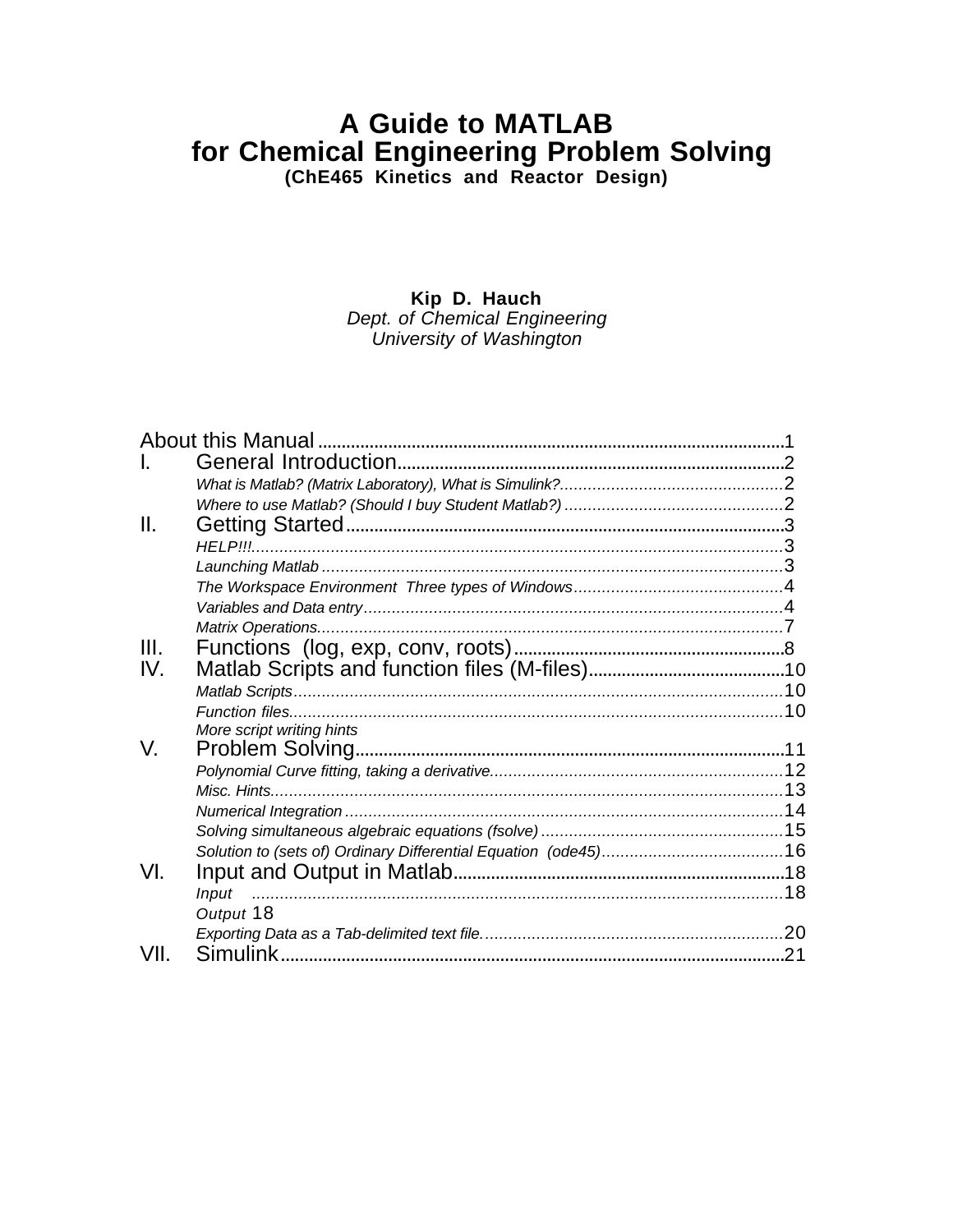# About this Manual

Matlab is a matrix-based mathematical software package that is used in several ChE classes including ChE465, Kinetics and Reactor Design, ChE480 Process Control& Laboratory, and ChE475 Computational Methods. It may also be useful in ChE310 as well as other ChE and other courses e.g. P-Chem. While Matlab is very powerful, many students often find it to be "unfriendly" and difficult to learn and understand; and frankly it is. This manual was compiled from several handouts that have been used previously in the above classes in an effort to make Matlab easier for you to understand and use. This manual demonstrates a select assortment of the common features and functions that you will use in your ChE classes. IT is NOT meant to be comprehensive, rather it is meant to supplement the published Matlab manual (*Student Matlab*, available at the UW Bookstore or with the purchase of the Student Matlab software.), and the on-line help available in Matlab (See p. 3) Another good reference is Engineering Problem Solving using Matlab, by D.M. Etter (Prentice Hall, 1993.)

This manual assumes that you are already familiar with the typical Macintosh operating system and the environment common to most Macintosh applications. Along with scalar variables, Matlab makes extensive use of vectors and matrices, and familiarity with the standard vector and matrix operations is very helpful in understanding how Matlab works.

This manual was compiled in Fall 1994 and includes material form Profs: Krieger-Brockett, Holt, Ricker, and Finlayson. If you find errors or wish to suggest changes or inclusions please contact your course instructor.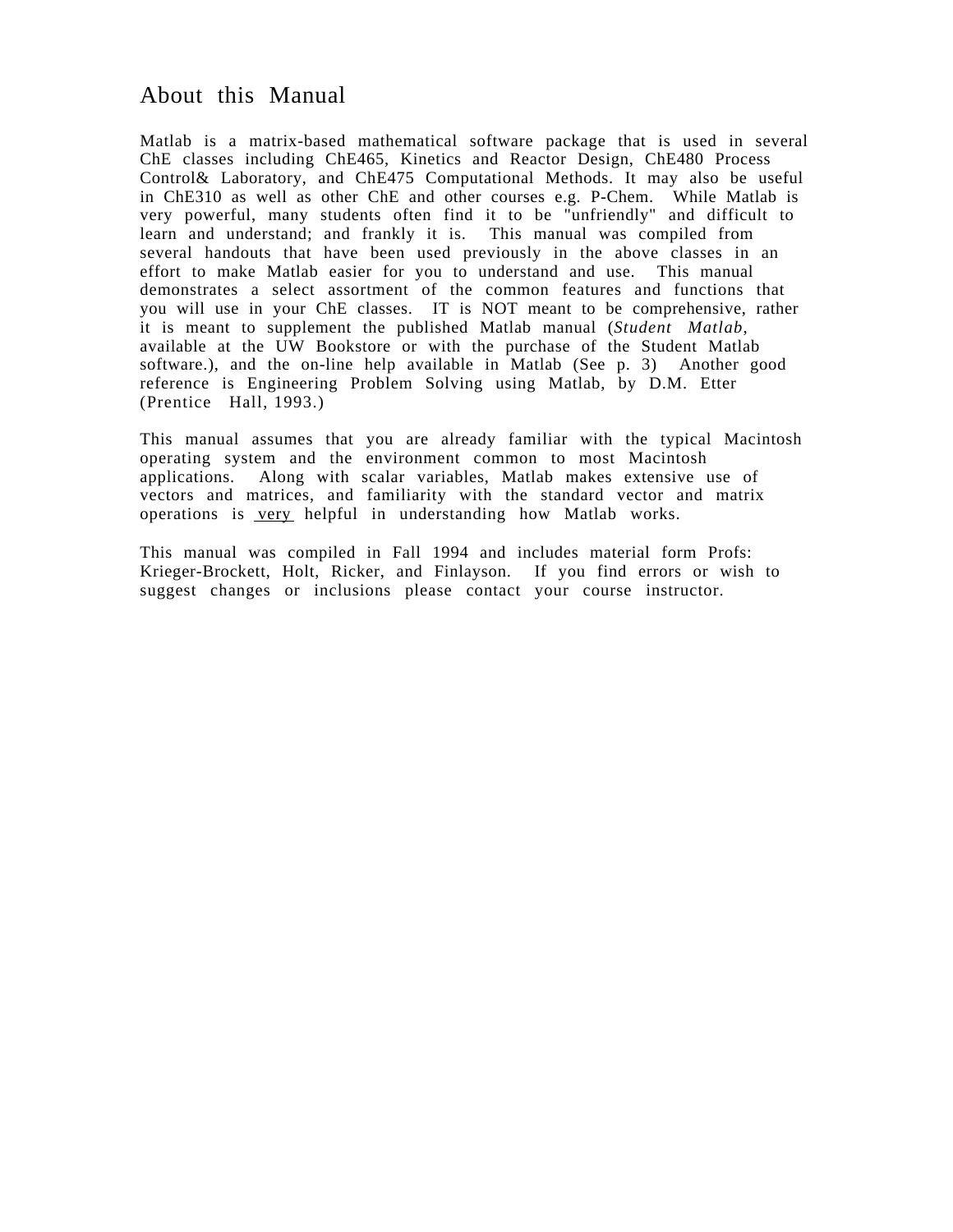# **I. GENERAL INTRODUCTION**

# WHAT IS MATLAB? (MATRIX LABORATORY), WHAT IS SIMULINK?

It is a powerful mathematical software package that you may use in solving some of the problems assigned in this course. MATLAB will likely be used again (more heavily) when you take ChE480 Process Control, and may also be helpful to you in other coursework or experimental work as well.

As with any software, it is only a tool that you may choose to apply to solve particular problems or tasks. It will not interpret problems for you; it will not guarantee that you get the 'right' answer. MATLAB IS only as smart (or as dumb) as the person using it. During your coursework you will encounter tasks such as numerical integration, and differential equation solving. MATLAB is not the only software tool that you may choose to apply to solve these tasks; other packages such as Mathematica, Maple V, Theorist, MathCAD and others may be adept at meeting your needs. In the future, as a fully employed process engineer you will be given certain mathematical tasks to solve, and you may be requested to adapt to using the software tools (and platforms) provided. At the UW we will make available the Macintosh ve rsion of Matlab for your use; but you should feel free to use other software tools o r platforms if you are comfortable with them. We will, however, be unable to help you with other packages besides Matlab for Macintosh.

Part of the power of Matlab comes from the fact that one can manipulate and operate on scalars, vectors and matrices with the same level of ease. However, therein lies one pitfall; the user must pay close attention to whether Matlab is assuming a particular variable to be a scalar, row vector, column vector, or matrix. Matlab does nothing to make this distinction immediately apparent.

Matlab also provides for a powerful high-level programming or scripting language. There exist hundreds of pre-written subroutines that accomplish prompt, or 2) simply simple to very high level mathematical manipulations, such as matrix inversion, ordinary differential equation solving, numerical integration, etc. In fact, most of the powerful commands that you invoke from within Matlab are actually separately written subroutines. You can (and will) write your own subroutines, as well as examine the ones the manufacturer has provided.

Simulink (previously known as Simulab) is a graphical interface for Matlab that links together blocks of complicated Matlab code to perform analysis, modeling, and simulation of dynamic systems. Simulink is used in the Process Control course for process control diagrams. At various times you may see Matlab referred to as: Matlab, Matlab/S, Matlab/Simulink, or just Simulink. Don't let this confuse you, in each case you are still using Matlab.

# WHERE TO USE MATLAB? (SHOULD I BUY STUDENT MATLAB?)

The Macintosh version of MATLAB is available for your use in Benson Hall Computing Lab, Room 125. This computer laboratory is for the use of students enrolled in ChE classes only; it is not open to the general campus. Our computer resources are limited, and the computer lab is reserved at certain times during the week for instructional use. Budget your time accordingly (i.e. plan ahead, work during non-peak hours). The MATLAB application

*There are two easy ways to tell if a variable is a scalar, vector or matrix: 1) use the Who&Size command by typing* whos *at the command line type the variable name and return. Matlab responds by displaying the variable and it's current value(s)*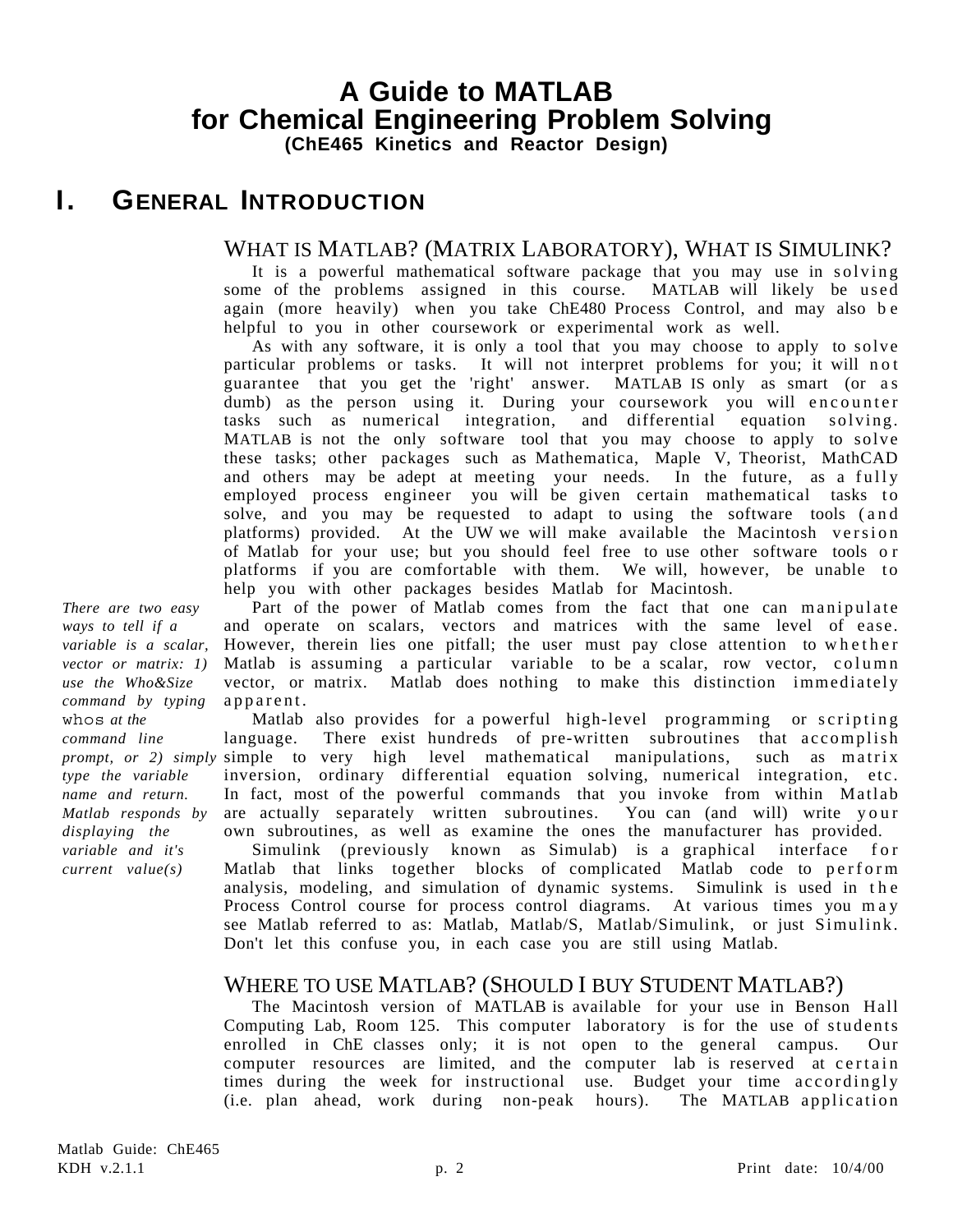cannot be copied to your own machine.

The version of MATLAB available in the computing lab is a complete, fullfeatured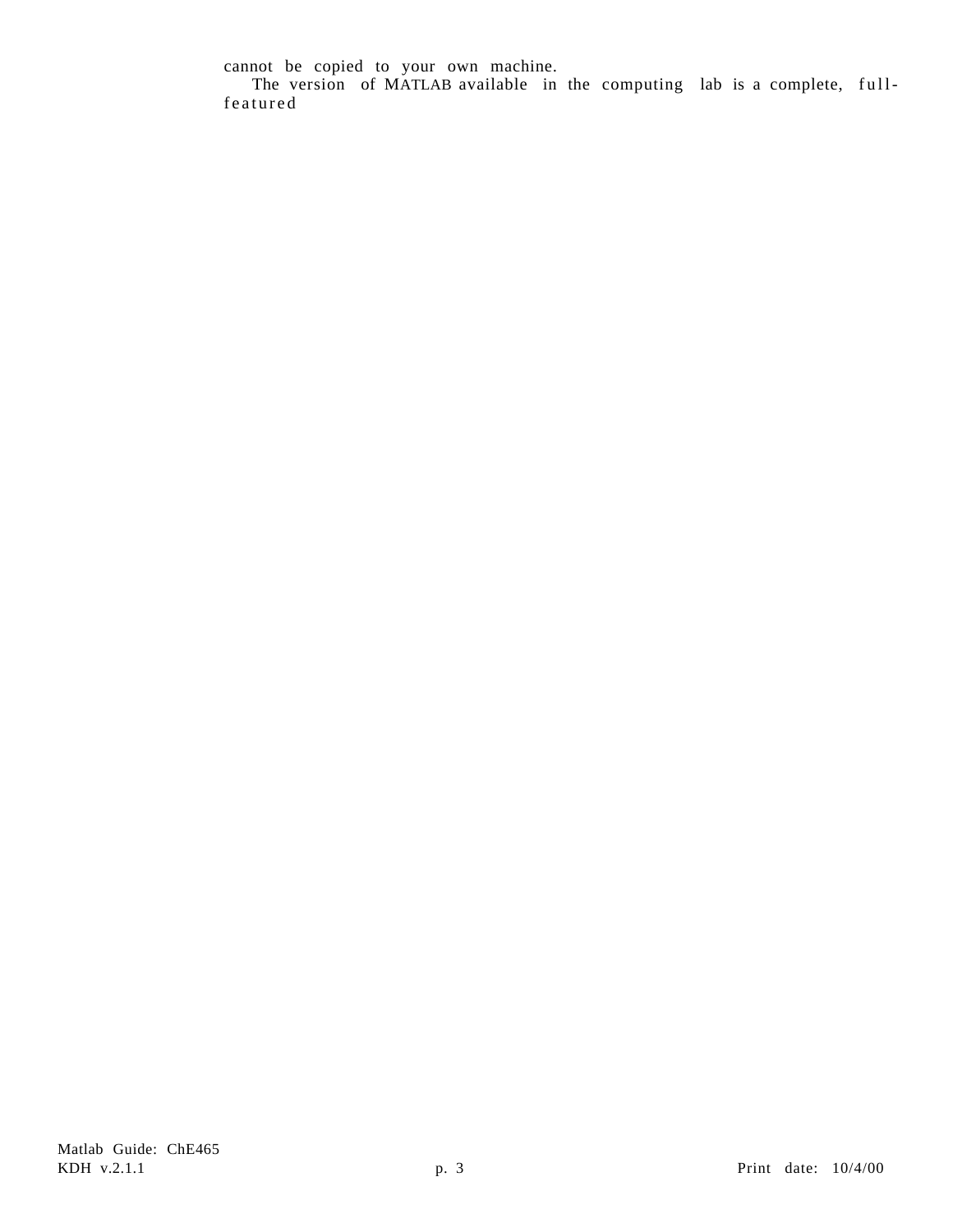version of MATLAB (Matlab Professional vers. 4.2a). The publishers of Matlab have made available a somewhat limited version of the program, Student MATLAB, available for individual purchase at a reasonable cost. The biggest limitation is that the Student version is limited to working with variables (matrices) with less than 8K of elements (8192 elements or a 32 by 32 matrix). Student Matlab therefore, can handle only smaller problems, and may run more slowly. Also, some of the graphics and output routines may be more limited. It is likely that Student MATLAB will handle many, but not all of the problems you will want to tackle while here at UW ChE. As with any software I urge you to talk with other classmates who may have purchased Student MATLAB, and try the software for yourself. You will have to weigh many factors, such as the cost, the convenience to you of having your own copy, your own computer hardware and its performance, and the limitations of the Student version, before making your purchase decision.

(Student) MATLAB is also available on the MS-DOS platform as well as other workstation and mainframe platforms, however, you will be on your own regarding questions specific to these other platforms.

# **II. GETTING STARTED**

*HELP!!!*

*(Getting* 

*Help)*

MATLAB has simple and fairly extensive on-line help, although it is, at times, cryptic. You will be expected to **use** the on-line help to **first** learn about the syntax of a particular command or function, and to refresh your memory later. In this tutorial, you should first try to read through the on-line help for the applicable commands, then try the examples. If you are still stuck, re-read the on-line help, and then seek help from your instructor or TA. On-line help is available by selecting About Matlab (or About Simulink) from the pulldown  $\bullet$  menu. Matlab also provides several demos here that you should explore.

On-line help is also available from the command prompt by simply typing:

» help *function name*

This is the easiest way to get help, and can be used at any time in the COMMAND window.

### **IMPORTANT STUFF** ➨

### *Launching Matlab*

All students are responsible for establishing an 'account' on the ChE UGrad Appleshare server, and abiding by the rules and regulations regarding the use of the computers and software. If you do not yet have such an account, or if you have forgotten how to use it, or if you have forgotten your password; go see the Department's Computer Engineer, Eric Mehan, in room B-007 immediately. The UGrad server provides you with access to a variety of applications including Word, Excel, DeltaGraphPro, as well as access to campus mainframes, e-mail etc. You are also provided with a small storage space on the server where you may store your own personal work files.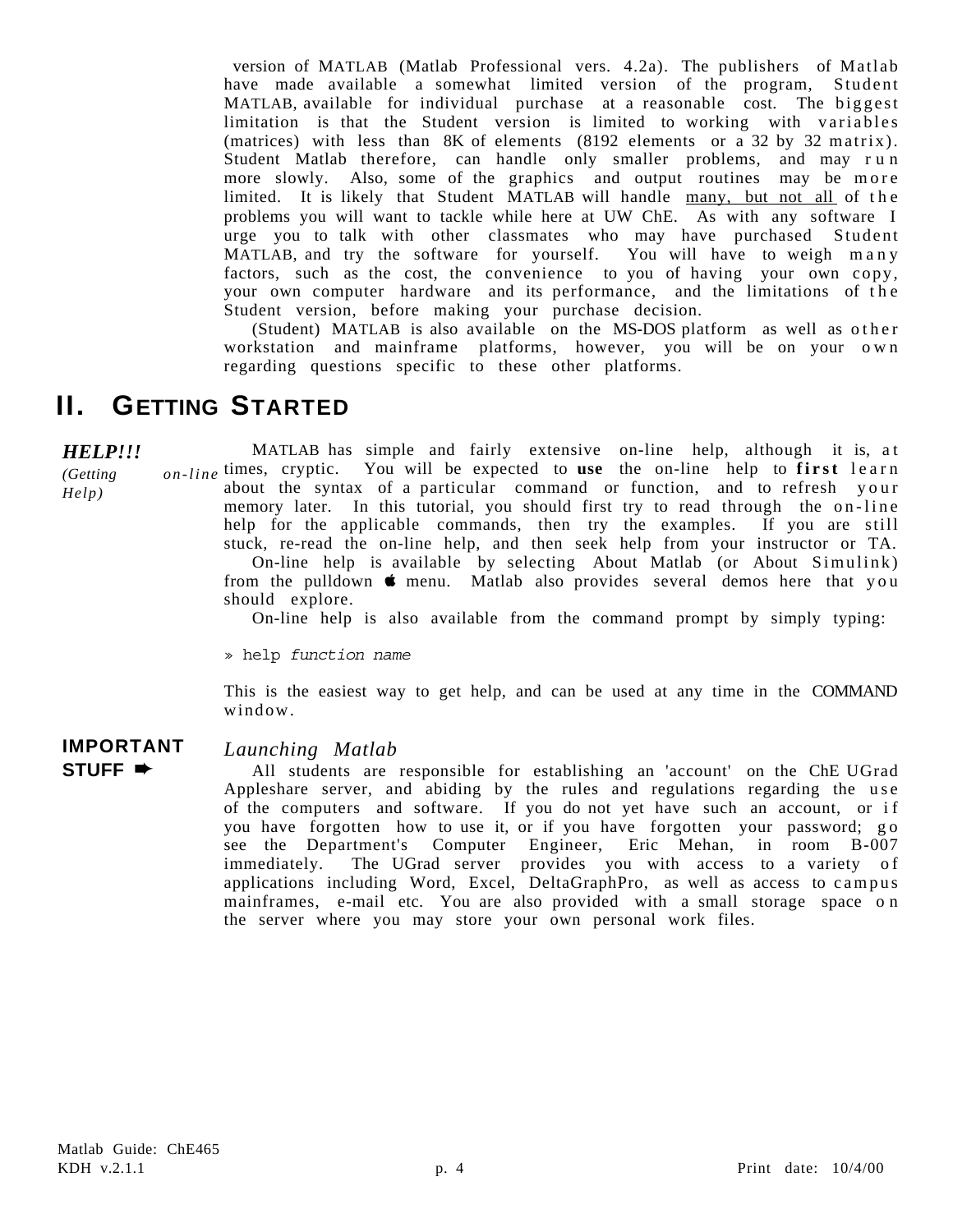*Never save your files to the Macintosh hard disk. Save your work frequently. Backup your work on floppy and take it with you.*

THE FIRST TIME YOU LAUNCH MATLAB: Establish a connection to the UGrad server. COPY the file MATLAB from the Application Startup Documents folder on the Macintosh hard drive to your personal folder on the server. (Rename it Matlab Startup) You may now launch Matlab at any time by double clicking o n this startup document in your folder. By launching Matlab in this manner, it will by default save your work files to your folder on the Server. After you have saved your work to your folder on the server, you may copy your files to a floppy for transport home, or just for use as a backup. You must pay careful attention to where Matlab is saving your files (which disk, server, directory, etc.). Matlab must be 'pointed' in the right direction, especially if you expect it to call a function or subroutine that you have written and saved in a particular location on the server. Also, you may lose your work if you accidently save to a folder or area to which you have no access. Most importantly: NEVER SAVE YOUR FILES ON THE MACINTOSH HARD DISK. As part of routine maintenance, the hard disks on the Macintoshs are frequently erased completely WITHOUT PRIOR WARNING.

### *The Workspace Environment Three types of Windows*

The Matlab environment provides three different types of windows: the COMMAND window, M-FILE editing windows and FIGURE windows. Each type o f window is used for a different purpose, and it is important that you keep track of which window is your 'active' window. Use the WINDOW pull down menu to conveniently switch between any of the open windows. The startup document leads to an M-FILE window. You should simply close this window without saving any changes. WINDOW *pull down*

> In the COMMAND window, Matlab executes the commands on each line as you type them in at the command prompt, ». You will use this window to input values for variables and execute short series of commands. Matlab also displays most numerical results in this window. You may use the familiar Cut and Paste while in the COMMAND window as well as the mouse to perform editing.

Matlab outputs graphical data such as plots to a FIGURE window. A figure most recently issued window will be created automatically when you issue a graphical output command, like plot. However, often the figure widow that is created is buried behind other windows. Plots can be copied and imported into other documents as graphics in the usual manner.

> Since typing even a handful of the same commands over and over again is tiresome, Matlab provides for powerful scripting of macros. The script file (called a M-file) is simply a list of commands. When the script file is executed, it is as if each of the commands was entered at the command prompt in the COMMAND window for you. The M-FILE Window is used to build, edit, a n d execute these scripts or programs. This window operates in the same manner as a simple text editor. Writing M-Files is discussed later in section IV.

#### *Variables and Data entry*

Once Matlab is launched you may begin defining variables at will. Each variable will remain stored in memory, with its assigned value until: it is reassigned a new value, it is manually cleared, or you quit Matlab. Although you can name variables almost anything, here are some tips. Matlab is case sensitive ('A' is not the same as 'a'). For this reason, you

may find it more convenient to avoid using lots of capital letters. Stick to case sensitive ('A' alphanumeric characters and the underbar. Keep your variable names short, but still long enough to be descriptive and easily distinguishable. (In scripts you should use comment lines to clearly spell out the meaning of the variables.) The default font used by Matlab is Monoco 12pt. In this font the capital letter 'Oh" and the Zero are identical: beware.

*track of, and access open windows of all types.* + *TIP: In the COMMAND Window, Use the Up arrow and Down arrow on the keyboard to scroll through your commands.*

+ *TIP: Use the*

*menu to keep*

+ *TIP: The first step in writing a script is to open a new M-file window.*

+ *TIP: Matlab is is not the same as 'a')*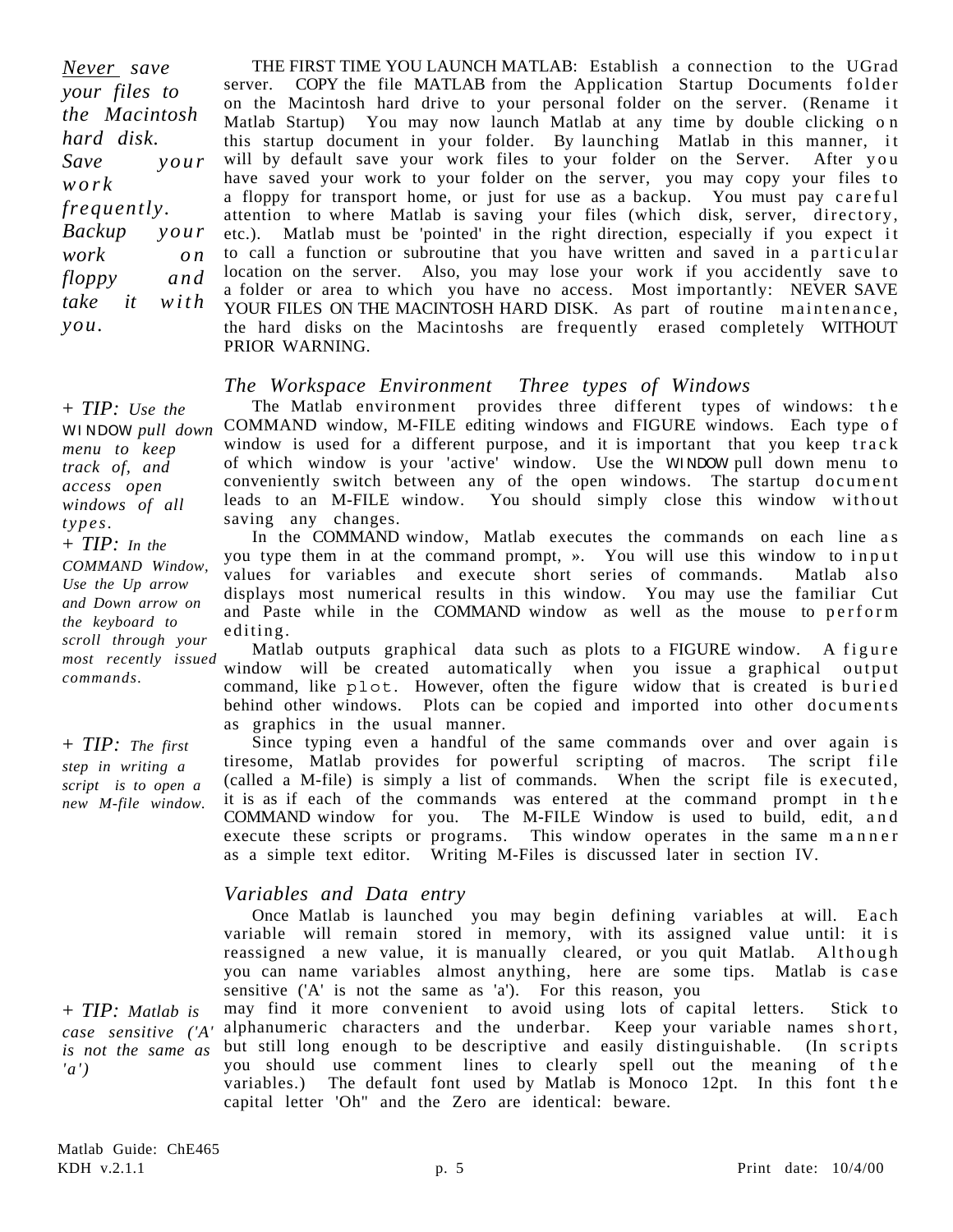Assigning a scalar to a variable is straightforward:

 $\sqrt{a} = 5.348$  $a =$  5.3480 »

If you perform no other operations, Matlab responds by echoing back the variable with the value assigned.

Entering a vector or matrix is performed using a variable name and the square brackets. The individual elements may be separated by spaces or by commas. New rows may be indicated by returns or by semi-colons (;) within the brackets. Finally if no variable name is specified, Matlab assigns the input to the variable ans by default — you should avoid using ans as a variable name in your scripts.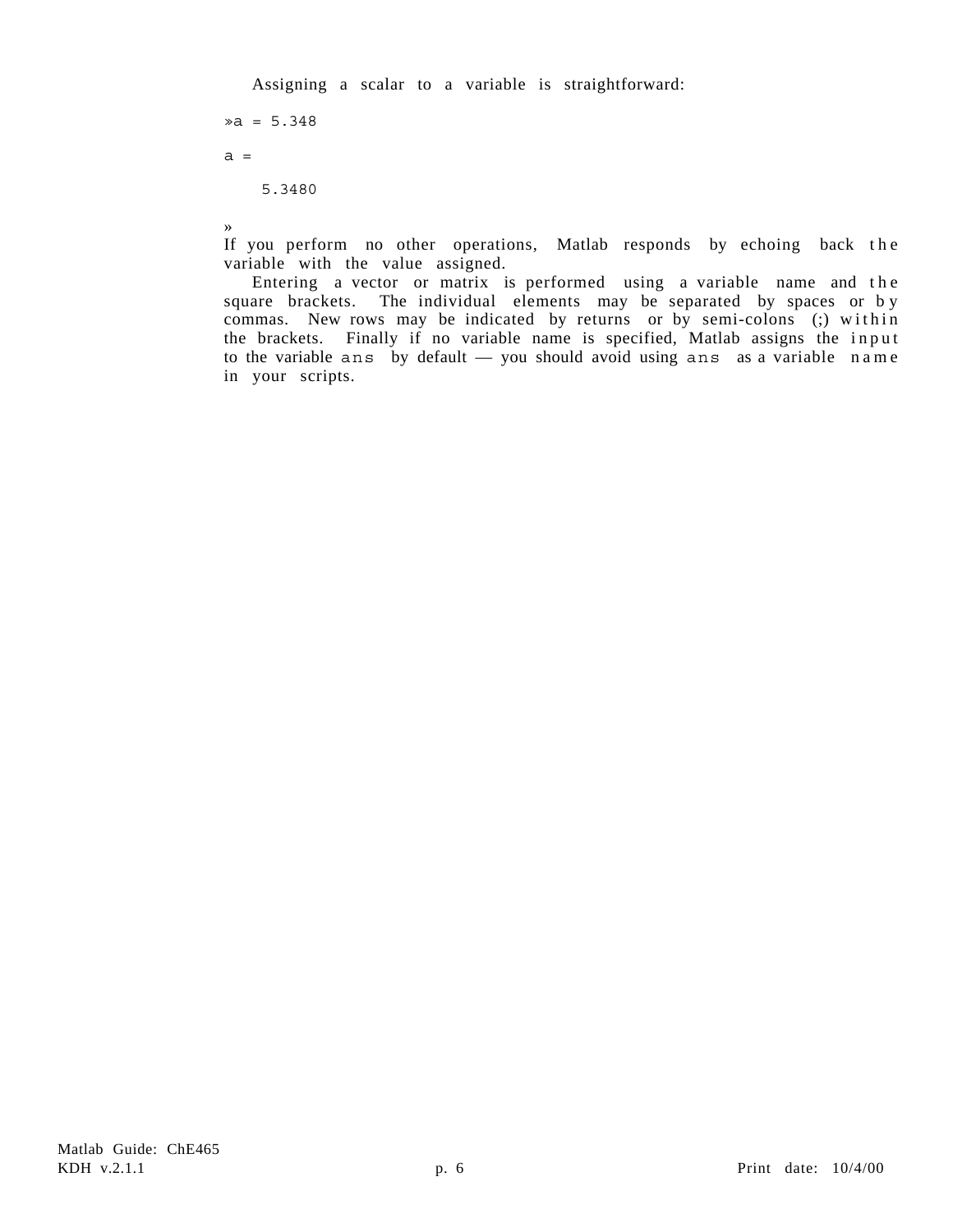| Examples:                        | $\frac{1}{2}$ 1 3 5<br>246                                                                                                                  |
|----------------------------------|---------------------------------------------------------------------------------------------------------------------------------------------|
| $\triangleright a = [1 \ 2 \ 3]$ | 369]                                                                                                                                        |
| $a =$                            | $ans =$                                                                                                                                     |
| $1 \t2 \t3$                      | $\begin{array}{ccc} 1 & 3 & 5 \\ 2 & 4 & 6 \\ 3 & 6 & 9 \end{array}$                                                                        |
| $ab = [1;2;3]$                   |                                                                                                                                             |
| $b =$                            | Exercise:                                                                                                                                   |
| $\mathbf{1}$                     | Input the following matrices::                                                                                                              |
| $\frac{2}{3}$                    | $\begin{bmatrix} 1 & 2 & 3 \\ 5 & 3 & 8 \\ 2.3 & 5.6 & 10 \end{bmatrix}$<br>1 2 3<br>$\begin{bmatrix} 1 & 0 & 0 \\ 1 & 0 & 5 \end{bmatrix}$ |

There are several useful shortcuts for building more complex matrices. First the colon operator can be used to assign an evenly spaced range of values. The usage is: [starting value : *increment* : end value]. If no increment is specified it is assumed to be one. + *TIP: Assigning a range of values within a vector without typing each element.*

#### Example:

»time = [0: 0.1 :1.5]

time =

| $+$ TIP: Append a<br>semi-colon (;) to | Columns 1 through 7   |        |        |        |        |        |        |
|----------------------------------------|-----------------------|--------|--------|--------|--------|--------|--------|
| the end of the<br>line before the      | 0                     | 0.1000 | 0.2000 | 0.3000 | 0.4000 | 0.5000 | 0.6000 |
| return to<br>suppress this             | Columns 8 through 14  |        |        |        |        |        |        |
| kind of lengthy<br>output.             | 0.7000                | 0.8000 | 0.9000 | 1,0000 | 1.1000 | 1,2000 | 1,3000 |
|                                        | Columns 15 through 16 |        |        |        |        |        |        |

1.4000 1.5000

Individual elements or subsets of a matrix can be freely referred to by their indices a(row, column).

#### Examples:

»a = [1 2 3; 4 5 6; 7 8 9]  $a =$  1 2 3 4 5 6 7 8 9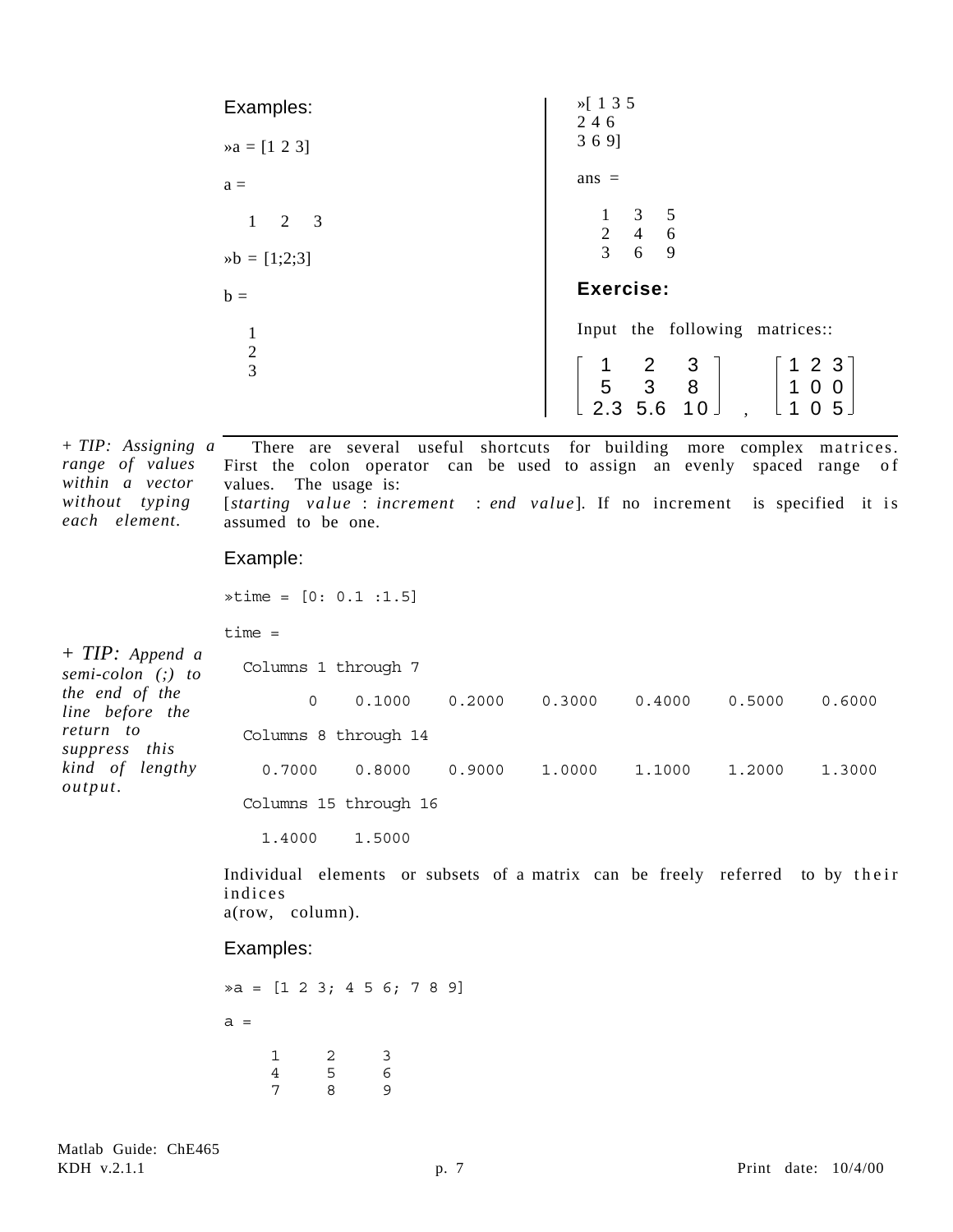»a(2,3) ans  $=$  6 »a(1:2,3) ans  $=$  3 6 note the use of the colon operator to specify a range  $\text{R}$   $\text{R}$   $\text{R}$   $\text{R}$   $\text{R}$   $\text{R}$   $\text{R}$   $\text{R}$   $\text{R}$   $\text{R}$   $\text{R}$   $\text{R}$   $\text{R}$   $\text{R}$   $\text{R}$   $\text{R}$   $\text{R}$   $\text{R}$   $\text{R}$   $\text{R}$   $\text{R}$   $\text{R}$   $\text{R}$   $\text{R}$   $\text{R}$   $\text{R}$   $\text{R}$   $\text{R$ 2 1.9 1.8 1.6 1.5 1.43 2 .9 .85 .8 .75 .71] conc = 1.0000 0.9000 0.8000 0.7000 0.6500 0.6300 2.0000 1.9000 1.8000 1.6000 1.5000 1.4300 2.0000 0.9000 0.8500 0.8000 0.7500 0.7100 »conc(:,6) says conc('all rows',column#6) ans = 0.6300 1.4300 0.7100 Finally, here are some special matrices that are often useful »eye(3) The identity matrix yields ans = 1 0 0 0 1 0 0 0 1 »ones(2,4) Fills in a matrix of specified size with ones ans = 1 1 1 1 1 1 1 1 »zeros(2,3) likewise with zeros ans  $=$  0 0 0 0 0 0 + *TIP: Extract a row or column from a data matrix*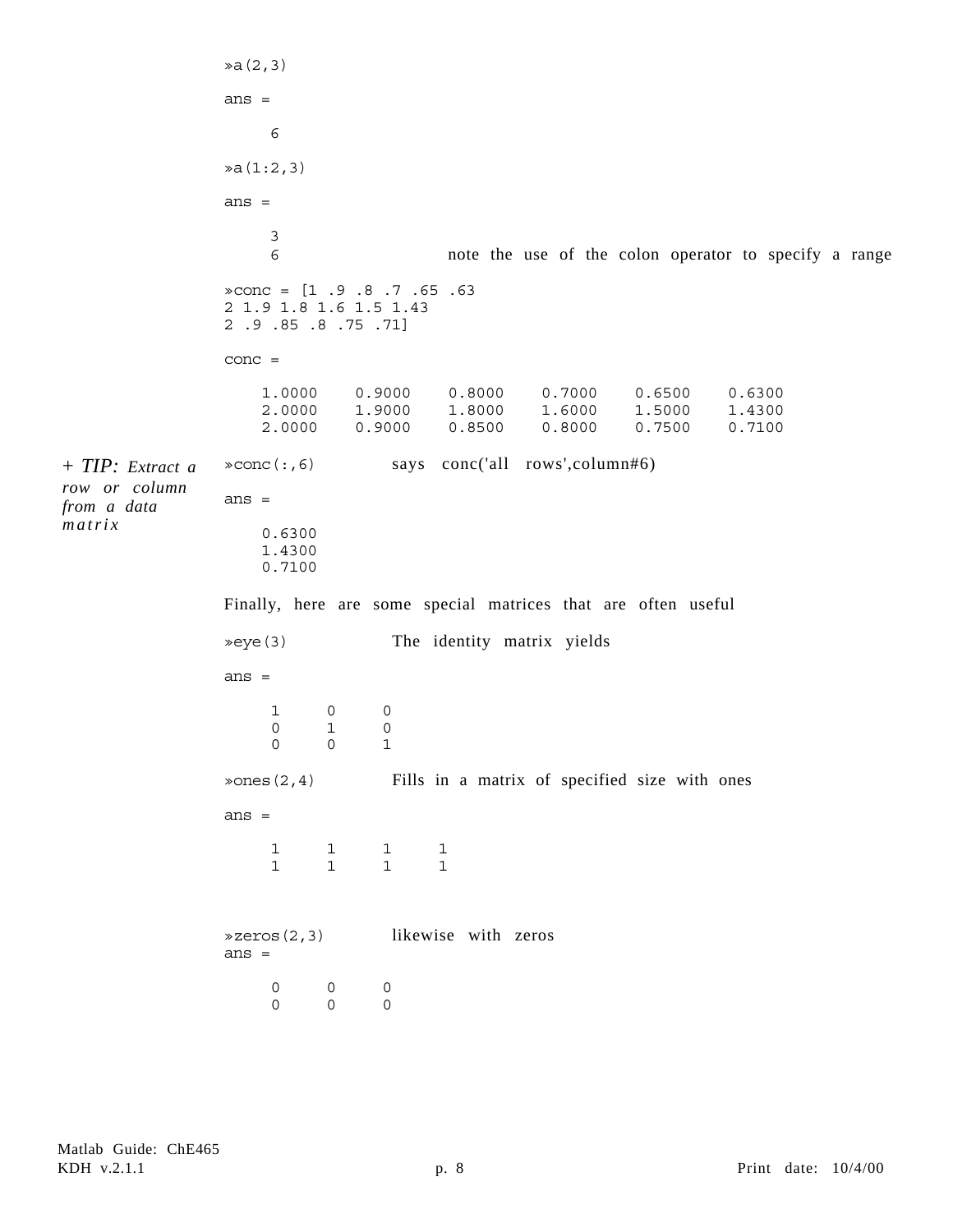Larger Matrices can be built from smaller ones.

### Example:

Matlab Guide: ChE465  $a =$  1 2 3 4 5 6 7 8 9  $\geq e = [ [ \text{zeros}(2,3) ; \text{ones}(1,3) ] ]$  a] e = 0 0 0 1 2 3 0 0 0 4 5 6 1 1 1 7 8 9  $\ge e = [e e]$  $e =$  0 0 0 1 2 3 0 0 0 1 2 3 0 0 0 4 5 6 0 0 0 4 5 6 1 1 1 7 8 9 1 1 1 7 8 9 *Matrix Operations*  $\ast a = [1 \ 2 \ 3]$ 4 5 6 7 8 9]  $a =$  1 2 3 4 5 6 7 8 9 »a + a ans = 2 4 6 8 10 12 14 16 18 »a \* a matrix multiplication ans = 30 36 42 66 81 96 102 126 150 *Placing a period in front of the operator causes it to be executed on a element-by-element basis.* »a .\* a ans = 1 4 9 16 25 36 49 64 81 There are two matrix division symbols in Matlab,  $/$  and  $\lambda$   $\cdot$  a/b  $a * inv(b)$ and  $a/b = inv(a)*b$ .  $\ast a = [1 \ 2 \ 5$ 2 3 1 3 1 6]  $a =$  1 2 5 2 3 1 3 1 6 »b = [1 1 5 4 1 2 6 4 1]  $b =$  1 1 5 4 1 2 **IMPORTANT** ➨ + *TIP:Pay close whether your variables are row or column vectors*

*attention to*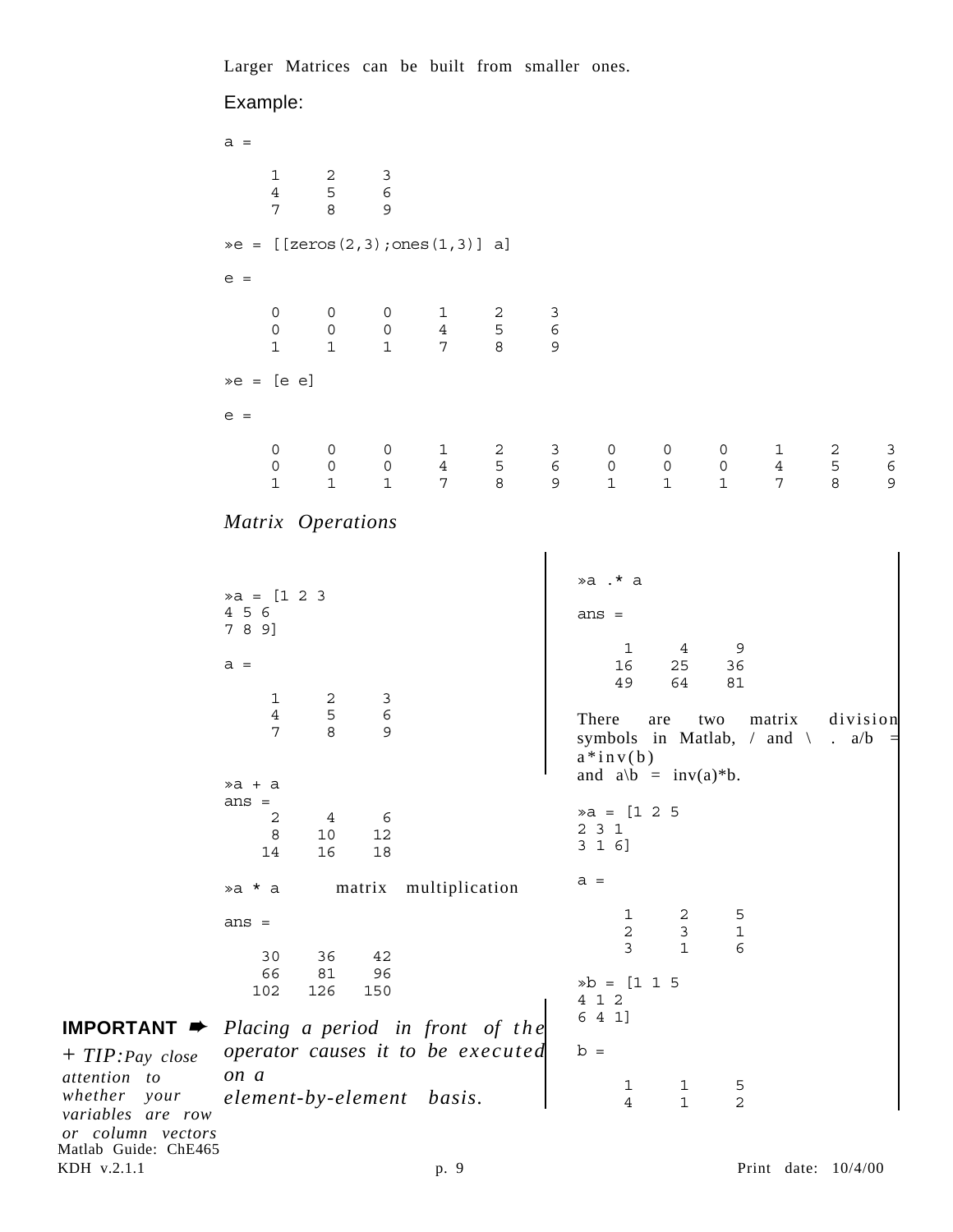6 4 1 »a/b ans = 1.1569 -0.5686 0.3529 0.3922 -0.9216 0.8824 0.9216 0.7843 -0.1765 »a\b ans = 2.4722 1.1667 -1.6111 -0.2500 -0.5000 1.5000 -0.1944 0.1667 0.7222 And again, the element - by element operator. »a./b ans = 1.0000 2.0000 1.0000 0.5000 3.0000 0.5000<br>0.5000 0.2500 6.0000 0.5000 0.2500 6.0000 The transpose is represented by the apostrophe. »a = [1 2 3 4 5 6 7 8 9]  $a =$  1 2 3 4 5 6 7 8 9 »a' ans = 1 4 7 2 5 8 3 6 9 »t = [0:8]  $t =$  0 1 2 3 4 5 6 7 8  $\ast t = t'$  $t =$  $\Omega$  1 2 3 4 5 6 7 8

# III. FUNCTIONS (log, exp, conv, roots)

Matlab is complete with a large number of useful, specialized, built-in functions. Descriptions of each function can be displayed using the on-line help. Here are some more commonly used functions:

The natural logarithm in Matlab is performed using the command: log(x) The base-10 logarithm is performed using the command  $log10(x)$ , and the exponential is  $exp(x)$ . Polynomial multiplication using convolve: (see also deconv) What is:  $(3X^{2} + 2X + 5) * (19X^{2} - 7X - 13)$ ? Solution:  $\infty$  = [3 2 5] (Put the polynomial coefficients into a + *NOTE:: The natural logarithm is log(x) not ln(x)*

Matlab Guide: ChE465 KDH v.2.1.1 **p. 10** Print date:  $10/4/00$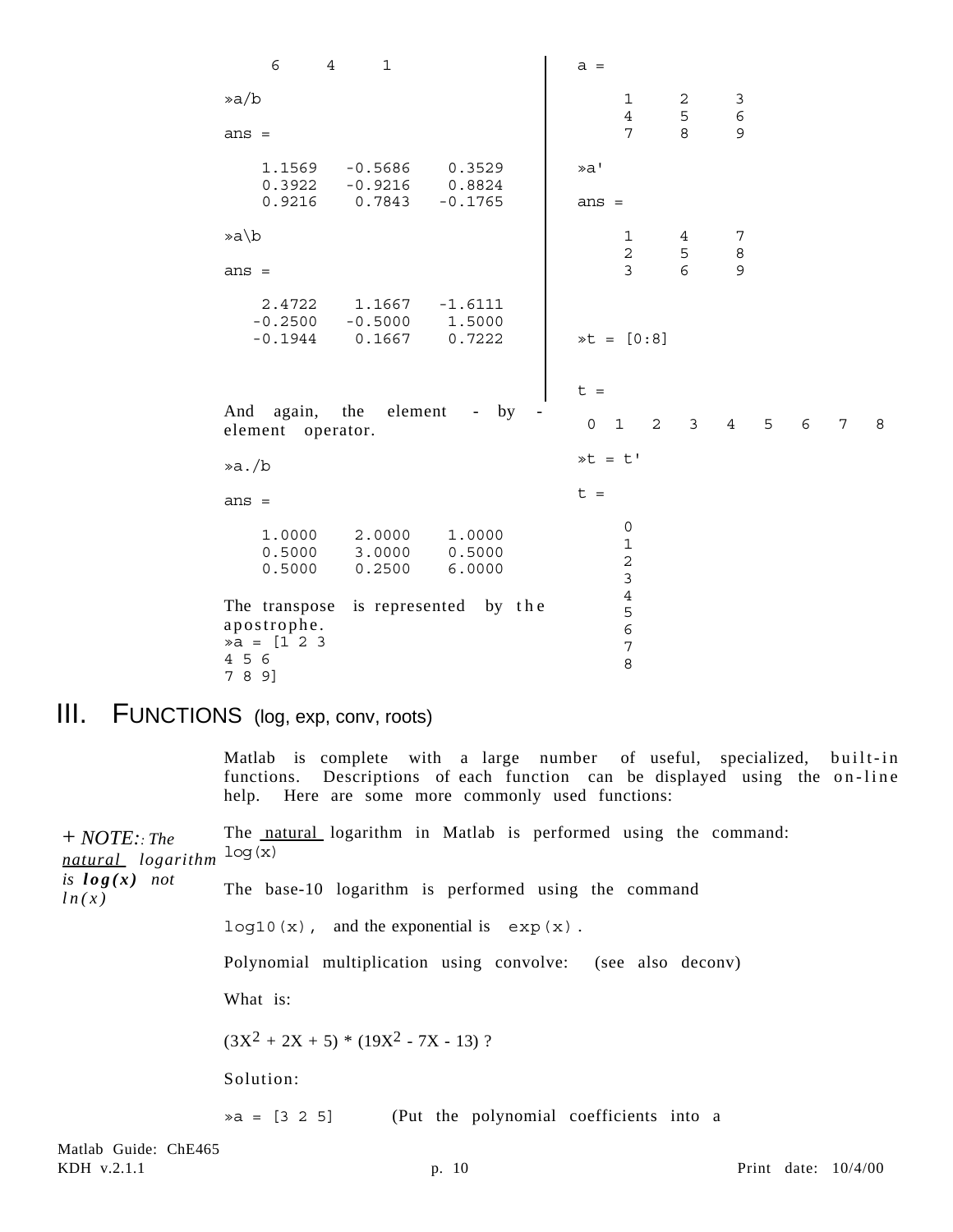```
a = 3 2 5
»b = [19 -7 -13]
b = 19 -7 -13
»conv(a,b)
ans =
     57 17 42 -61 -65
Answer:
57X^4 + 17X^3 + 42X^2 - 61X - 65Exercise:
What is
(3X^3 + 2X + 5) * (X^3 + 2X^2 - 2)?
answer:
3X^6 + 6X^5 + 2X^4 + 3X^3 + 10X^2 - 4X + 10.
The roots of a polynomial can be found from its coefficients, e.g.:
What are the roots of:
5X^2 + 17X + 6?
»roots([5 17 6])
ans =
    -3.0000
    -0.4000
What are the roots of
5X^2 + 6.5X + 19 ?
»roots([5 6.5 19])
ans =
   -0.6500 + 1.8378i
   -0.6500 - 1.8378i The roots are complex.
```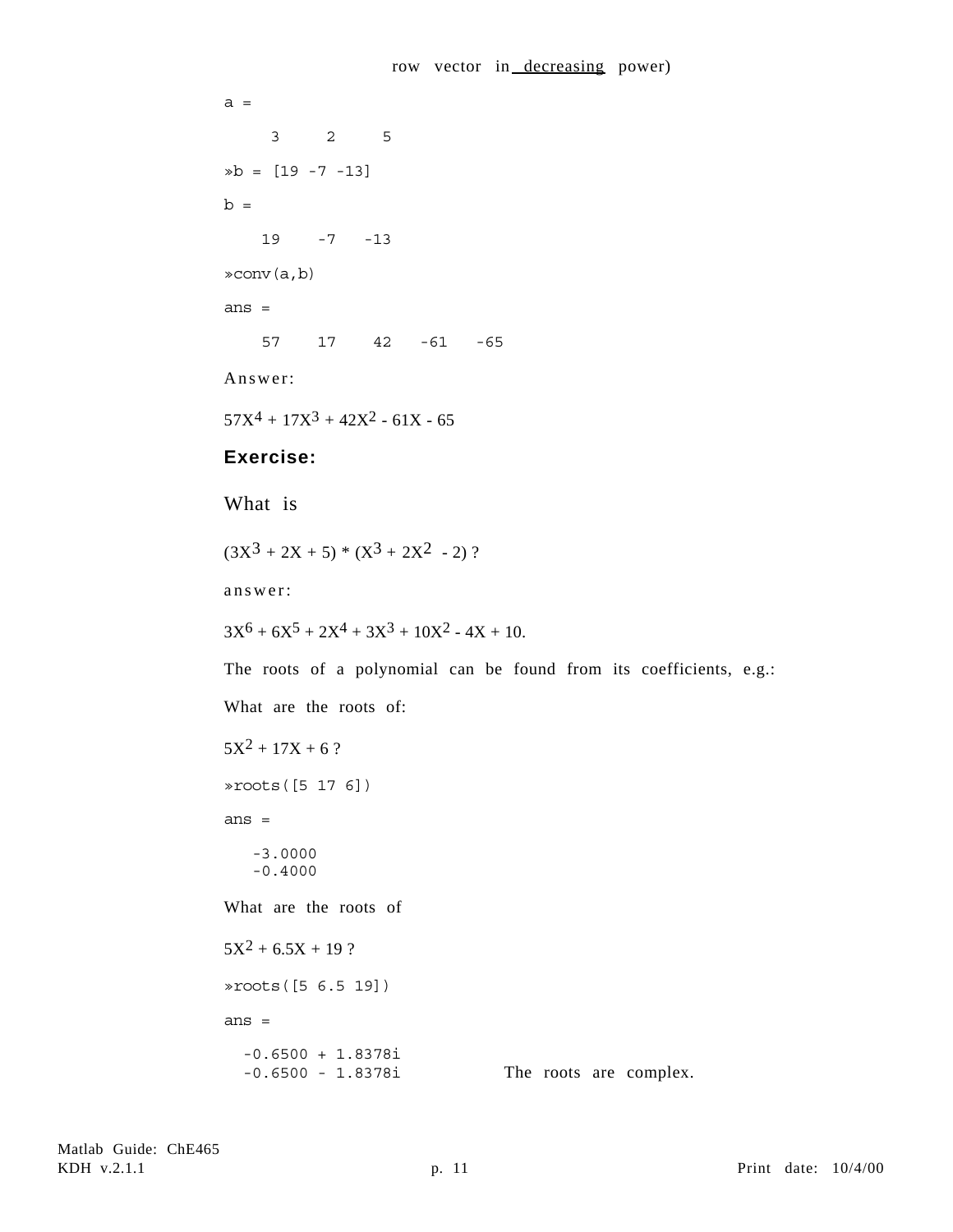# **IV. MATLAB SCRIPTS AND FUNCTION FILES (M-FILES)**

#### *Matlab Scripts*

+ *NOTE: Both script files and function files MUST have the file extension .m appended to the filename.*

#### + *TIP: Be*

*careful! While fiddling with small changes in a script, it is all too easy to overwrite a script that you wanted to keep with one that you don't. Save your changes to a a unique name first. THEN use the SAVE&EXECUTE command.*

Matlab scripts, also known as macros, programs, code, M-files, are simply collections of commands. The code is constructed in the M-FILE e diting window, which operates just like a text editor. In fact, an M-file is just a simple ASCII text file, and can be created and edited by any simple text editor, although, it is probably easier to use the editor in Matlab. Each line should b e entered just as if you were to enter it at the command prompt in the COMMAND window. When you have finished editing, save your work, IN YOUR FOLDER OR ON YOUR DISK, as a M-file. In order to be recognized by Matlab as a valid M-file it MUST have the file extension .m appended to the file name.

To actually execute your code, use the Save and Execute command under the FILE pull down menu ( $E$  is the keyboard equivalent). Note that this command first saves your file to disk, overwriting the previous version of your script of that particular name!,(without even asking first!) It then runs the code.

Another important tool in writing Matlab scripts is the use of comment lines. Matlab will ignore all characters after the percent sign (%) on a given line. It is impossible for others to evaluate and modify your code if they can't understand what your variables stand for and what steps your code performs.

### **In order to receive full credit, any homework solution, solved using Matlab or any other computer code MUST include a printout of the code used. Comment lines should be used to provide** separate file, with **definitions for all the variables used, and the appropriate units.**

Example: Start with a fresh M-file editing window. Write a script to convert the temperature in Celsius into °F and then into °R for every multiple of 15 from 0-100°C. Combine the three results into one matrix and display.

```
% tc is temperature Celsius, tf is temp deg F,
% and tr is temp deg Rankin.
tc = [0:15:100];tf = 1.8.*tc + 32;tr = tf + 459.69;% combine answer into one matrix
t = [tc; tf;tr]
```
### *Function files*

Function files are a special kind of script file (M-file) that allow you to define your own functions for use during a Matlab session. You might think of them as subroutines that can be called from within a script, or even called directly from the command line. Many of the "built-in" functions in Matlab are actually stored as M-files as part of the Matlab package. Function files a re created and edited in identically the same manner as the script files above, however they differ in two important ways.

1) When a function file is called and executed, certain arguments are passed from the main script to the function; thereafter, the variables defined and manipulated in the function file exist only temporarily, and they are deleted after the function returns its result.

2) The first line of a function file is special. The first word of the first line must be

function and this is followed by a statement of the output arguments and input arguments (in terms of the "local" or function variables) and function name: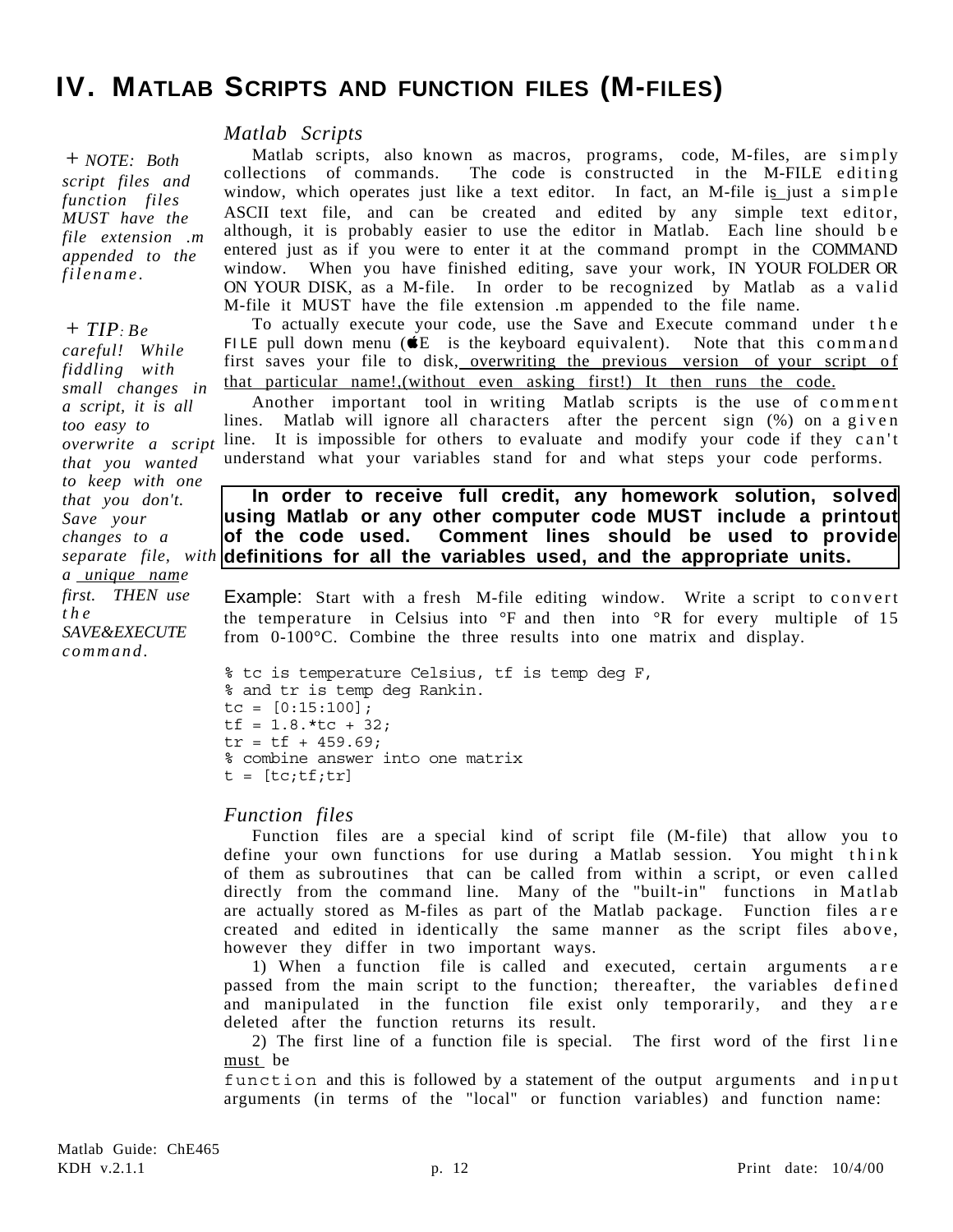|                                                                                                                                     | function outputarg = functnam(inputarg1, inputarg2,  )                                                                                                                                                                                                                                                                                                                                                                                                                                                                                                                                                     |
|-------------------------------------------------------------------------------------------------------------------------------------|------------------------------------------------------------------------------------------------------------------------------------------------------------------------------------------------------------------------------------------------------------------------------------------------------------------------------------------------------------------------------------------------------------------------------------------------------------------------------------------------------------------------------------------------------------------------------------------------------------|
| $+ TIP: To see$<br>what user-<br>defined functions<br>are currently<br>available for                                                | Next comes the code for the function, i.e. expressions that define the outputarg<br>as mathematical expressions of the inputargs. In many cases these<br>expressions will be matrix expressions, and the arguments passed matrices.<br>Save the function with the same file name as the functnam, (and with the<br>proper extension $(m)$ . As long as the M-file file that defines the function<br>exists, with the proper name, saved to your folder, Matlab can refer to it as a<br>new function. You can then invoke it as a function from the command line, or<br>from within a larger Matlab script. |
| Matlab to use,<br>enter the                                                                                                         | Example:                                                                                                                                                                                                                                                                                                                                                                                                                                                                                                                                                                                                   |
| command what at<br>the command<br>prompt.                                                                                           | function $y =$ tconvert $(x)$<br>% this function converts temperature in deg C to deg F<br>$y = 1.8*x + 32;$                                                                                                                                                                                                                                                                                                                                                                                                                                                                                               |
| $+ TIP$ : Be careful<br>when choosing<br>names for your<br>scripts and                                                              | These three lines are saved as a function file named <i>tconvert.m</i> Note that<br>when you go to save the file, Matlab has already peaked inside the file, and<br>noticed that this is a function, and prompted you with the correct filename!                                                                                                                                                                                                                                                                                                                                                           |
| functions.<br><i>The</i><br>name should                                                                                             | Now at the command prompt in the COMMAND Window:                                                                                                                                                                                                                                                                                                                                                                                                                                                                                                                                                           |
| begin with an<br>alpha character,                                                                                                   | $\text{etc} = [0:10:100]$                                                                                                                                                                                                                                                                                                                                                                                                                                                                                                                                                                                  |
| and should NOT<br><i>include other</i>                                                                                              | $tc =$                                                                                                                                                                                                                                                                                                                                                                                                                                                                                                                                                                                                     |
| things such as:<br>spaces, $#$ , $-$ / or                                                                                           | 10 20 30<br>40<br>50<br>60 70<br>80 90 100<br>$\theta$                                                                                                                                                                                                                                                                                                                                                                                                                                                                                                                                                     |
| other such<br>characters.<br>You                                                                                                    | $\ast$ tconvert(tc)                                                                                                                                                                                                                                                                                                                                                                                                                                                                                                                                                                                        |
| can use the under<br>$bar$ <sub>-</sub> .                                                                                           | $ans =$                                                                                                                                                                                                                                                                                                                                                                                                                                                                                                                                                                                                    |
|                                                                                                                                     | 86 104 122 140 158 176 194 212<br>32<br>50 68                                                                                                                                                                                                                                                                                                                                                                                                                                                                                                                                                              |
|                                                                                                                                     | We have now created a new built-in function.                                                                                                                                                                                                                                                                                                                                                                                                                                                                                                                                                               |
|                                                                                                                                     | More script writing hints:<br>The variables you create at the command prompt and in scripts (and their<br>values) will stick around in memory long after you have run your macro.<br>Sometimes it is useful to include a line at the very beginning of the macro that<br>clears all the existing variables from the workspace, so there is no confusion.<br>Just include the line:                                                                                                                                                                                                                         |
|                                                                                                                                     | clear                                                                                                                                                                                                                                                                                                                                                                                                                                                                                                                                                                                                      |
| $+$ Common<br>Mistake: Be sure<br>to save any<br><i>changes to scripts</i> not.<br>and functions<br>before trying to<br>use them!!! | at the beginning. Sometimes when editing several open windows at the same<br>time, one can lose track of which changes have been saved, and which have<br>Under the Window pulldown menu, the titles of the windows that have<br>been edited, but NOT saved will appear underlined. If your script includes<br>commands to create more than one graph than you will need to include the<br>command pause after the plot commands so that you are given an opprtunity<br>to actually view your graph before the script moves on and the graph is<br>cleared.                                                |
|                                                                                                                                     |                                                                                                                                                                                                                                                                                                                                                                                                                                                                                                                                                                                                            |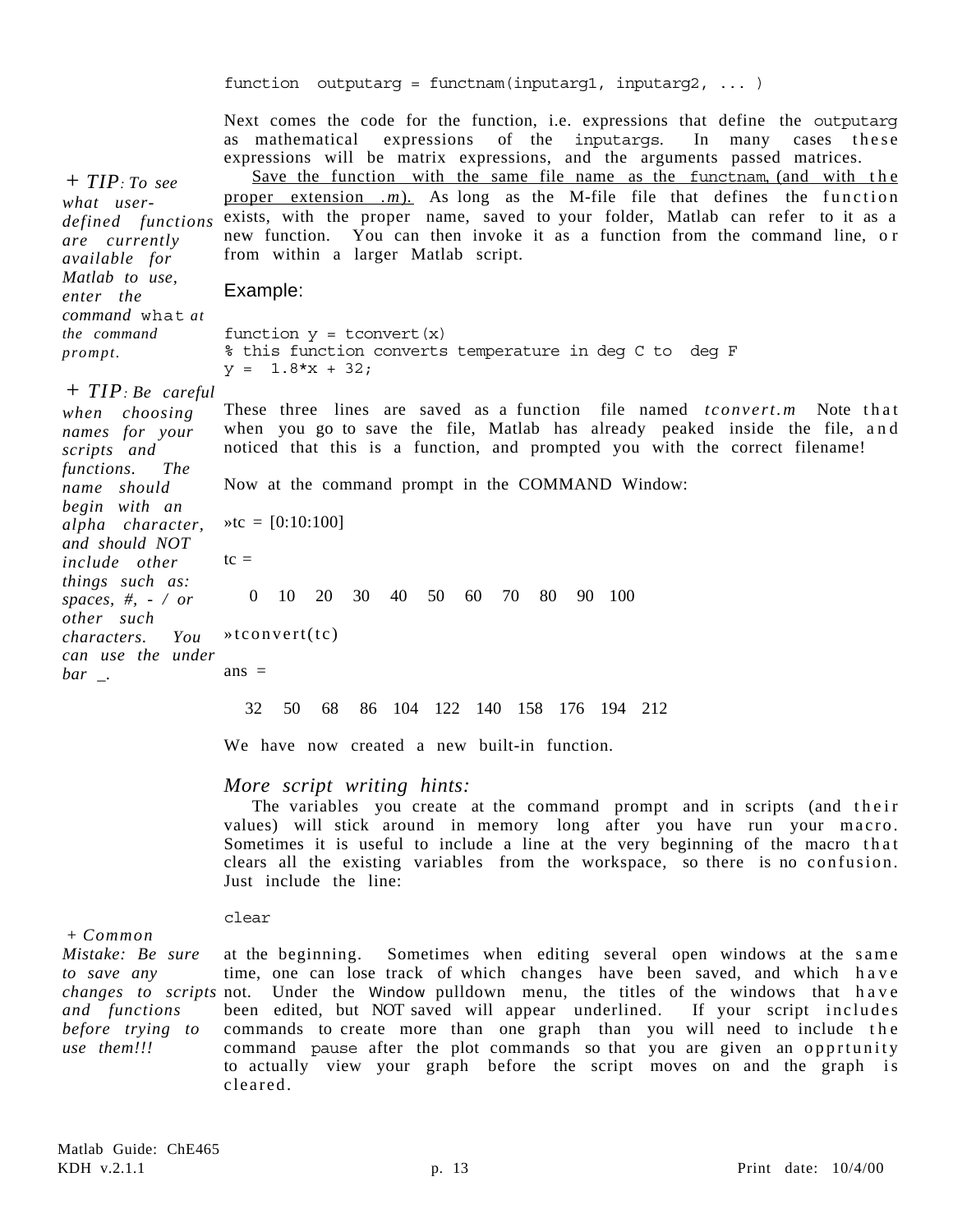# **V. PROBLEM SOLVING**

# **USING SCRIPTS, USER-DEFINED FUNCTIONS AND BUILT-IN FUNCTIONS TO PERFORM CURVE FITTING, NUMERICAL INTEGRATION, ALGEBRAIC, AND DIFFERENTIAL EQUATION SOLVING: (POLYFIT, POLYVAL, POLYDER, QUAD, FSOLVE, ODE45)**

This section presents some common problem solving examples. Often we will want to use our new user-defined functions in other Matlab scripts or built-in functions.

*Polynomial Curve fitting, taking a derivative*

Matlab has three related functions (polyfit, polyval and polyder) that are particularly useful for: fitting data to a polynomial curve (of specified order), evaluating a given polynomial over a specified rage of independent variable, and taking the derivative of a given polynomial.

### Example:

Fit the following data describing the accumulation of species A over time to a second order polynomial. Using this polynomial, predict the accumulation over the range of 20 - 30 hours. Finally, calculate the time derivative of the accumulation over the period 0-10 hours.

Mass of A accumulated as a function of time:

| <u>Mass of A accumulated (arbitrary Time (hours)</u>  |  |  |  |  |  |
|-------------------------------------------------------|--|--|--|--|--|
| units)                                                |  |  |  |  |  |
| 9<br>1                                                |  |  |  |  |  |
| 3<br>55                                               |  |  |  |  |  |
| 5<br>141                                              |  |  |  |  |  |
| 7<br>267                                              |  |  |  |  |  |
| 8<br>345                                              |  |  |  |  |  |
| 10<br>531                                             |  |  |  |  |  |
| Solution:<br>First, input the data into vectors, let: |  |  |  |  |  |
| $\alpha = [9 55 141 267 345 531]$                     |  |  |  |  |  |
| $a =$                                                 |  |  |  |  |  |
| 55 141 267 345<br>9<br>531                            |  |  |  |  |  |
| $\ast$ time = [1 3 5 7 8 10]                          |  |  |  |  |  |
| $time =$                                              |  |  |  |  |  |
| 1<br>5<br>7<br>8<br>10<br>3                           |  |  |  |  |  |

| $+ TIP: Pay close$<br>attention to   | Now fit the data using<br>polyfit(independent variable, dependent variable, polynomial order) |        |  |  |  |
|--------------------------------------|-----------------------------------------------------------------------------------------------|--------|--|--|--|
| which variable is<br>the independent | $\infty$ coeff = polyfit(time, a, 2)                                                          |        |  |  |  |
| and the<br>dependent                 | $coeff =$                                                                                     |        |  |  |  |
| variable                             | 5,0000<br>3,0000                                                                              | 1,0000 |  |  |  |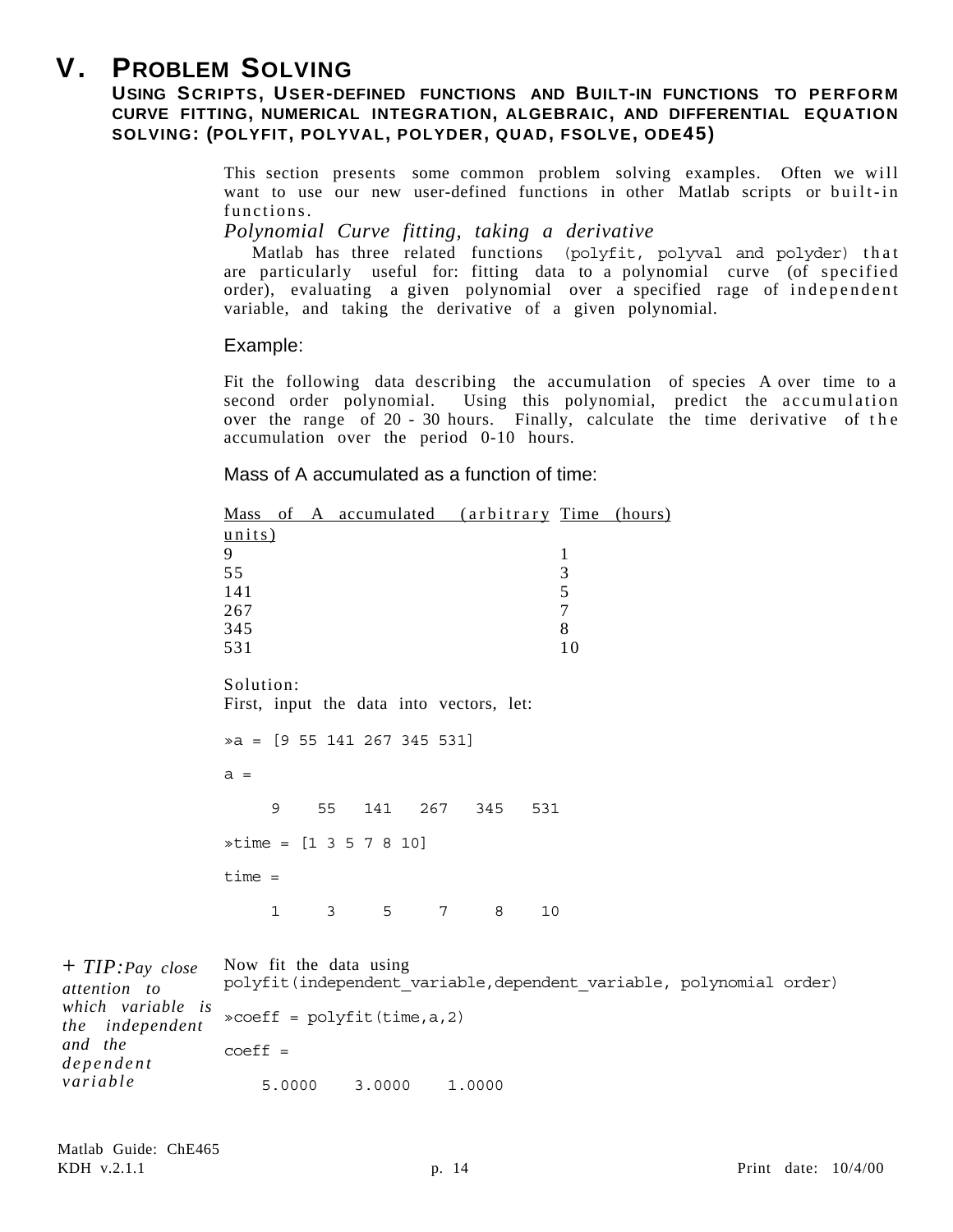So, Mass A =  $5*(time)^2 + 3*(time) + 1$ .

The coefficients of the polynomial fit are now stored in the row vector coeff. To evaluate this polynomial over the range of  $20-30$  hours we define a n ew time vector (the independent variable)

```
\astnewtime = [20:30]newtime =
   20 21 22 23 24 25 26 27 28 29 30
```
Use the function polyval(coefficient vector,independent variable) to evaluate this polynomial over this new range and store the result in the vector pred.

»pred = polyval(coeff,newtime)

pred =

1.0e+03 \*

Columns 1 through 7

2.0610 2.2690 2.4870 2.7150 2.9530 3.2010 3.4590

Columns 8 through 11

3.7270 4.0050 4.2930 4.5910

Next use the function polyder(coeff) to determine the coefficients of a new polynomial that is the derivative of the original polynomial. Store these n e w derivative coefficients in the vector dervcoef

```
»dervcoef = polyder(coeff)
dervcoef =
    10.0000 3.0000
```
Again, use the function polyval to evaluate this derivative polynomial over this desired range and store the result in the vector dervpred.

»dervpred = polyval(dervcoef,[0:10]) dervpred = Columns 1 through 7

 3.0000 13.0000 23.0000 33.0000 43.0000 53.0000 63.0000 Columns 8 through 11 73.0000 83.0000 93.0000 103.0000

### *Misc. Hints*

If the data were collected as a function of time at REGULAR intervals, then use the colon operator to create an evenly spaced "time" vector, t: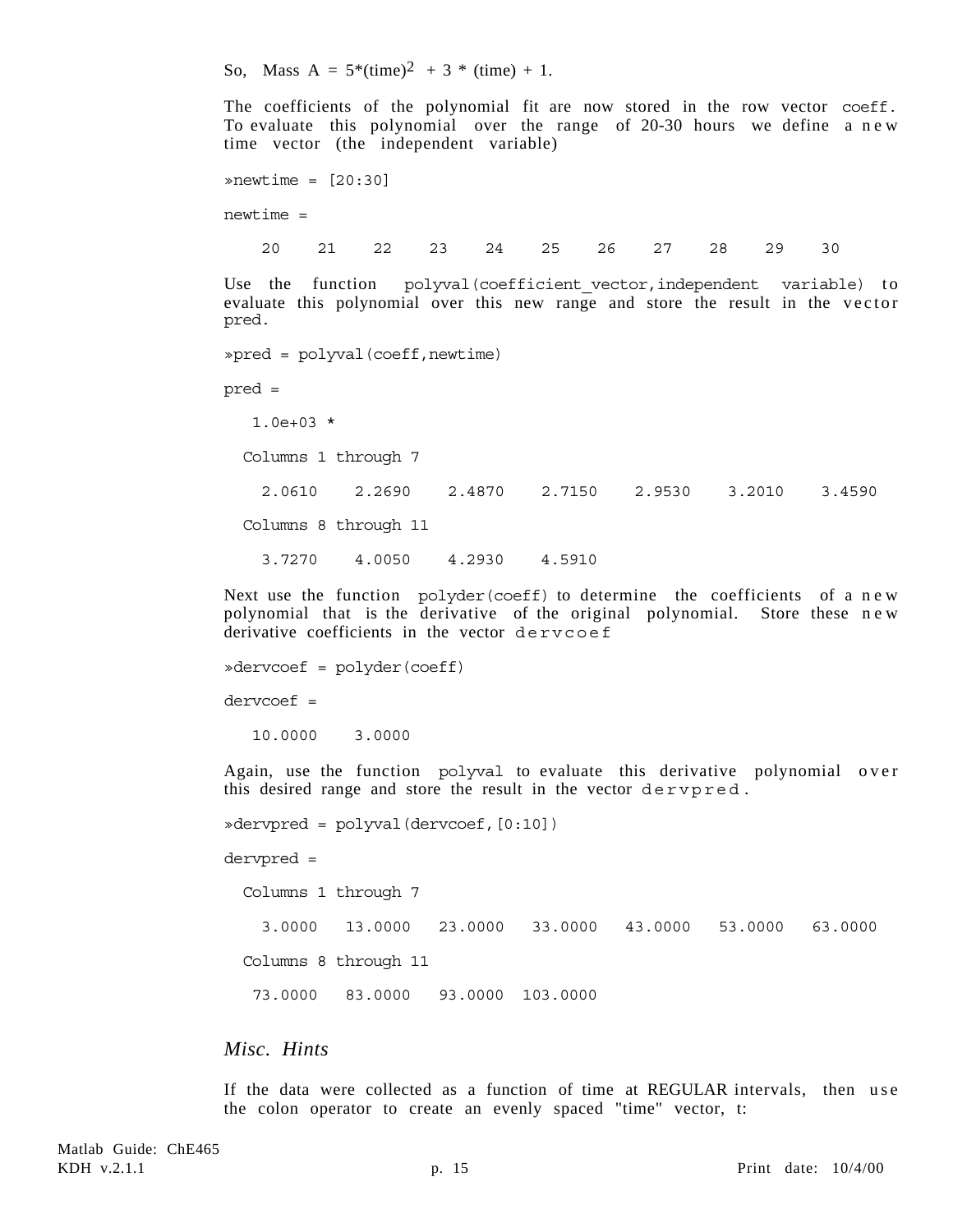$\ast t = [0:1:10]$  $t =$ 0 1 2 3 4 5 6 7 8 9 10

+ *TIP: Use the trailing semicolon to suppress lengthy output*

for data collected one per second for 10 seconds.

There are times when it is distracting for Matlab to echo back the entire vector or matrix. For example if we had collected data once per second for 1 hour. Placing a semicolon after the expression and before the return suppresses the output.

 $\ast$ time = [0:1:3600]; »

To list all the variables currently in use in the workspace, use the command Who&Size by typing whos at the command prompt

» whos

| Name | Size       | Total | Complex |
|------|------------|-------|---------|
| т    | $1$ by 5   | 5     | No      |
| a    | $1$ by $6$ | 6     | No      |
| ans  | $1$ by $3$ | 3     | No      |
| b    | $1$ by $3$ | 3     | No      |
| conc | 3 by 6     | 18    | No      |
| e    | 3 by 12    | 36    | No      |
| k    | $1$ by 5   | 5     | No      |
| t    | 1 by 11    | 11    | No      |
| time | 1 by 3601  | 3601  | No      |

Grand total is  $(3688 * 8) = 29504$  bytes,

leaving 265296 bytes of memory free.

#### *Numerical Integration*

The function quad('myfunct', $a$ , $b$ ) integrates the value of the function defined in myfunct over the range a to b. Note the function name is put in single quotes.

#### Example:

Given an estimate for the yearly U.S. deficit as a function of population,

and projections for the population growth over the next ten years, calculate the total nation debt amassed over the next five decades.

Given: yearly deficit (\$) =  $0.01*(population)^2 + 2000*(population) +$ 5 0 and, population (millions) =  $250*exp(t/25)$ , where t (years).

Solution:

define a function called deficit and save it.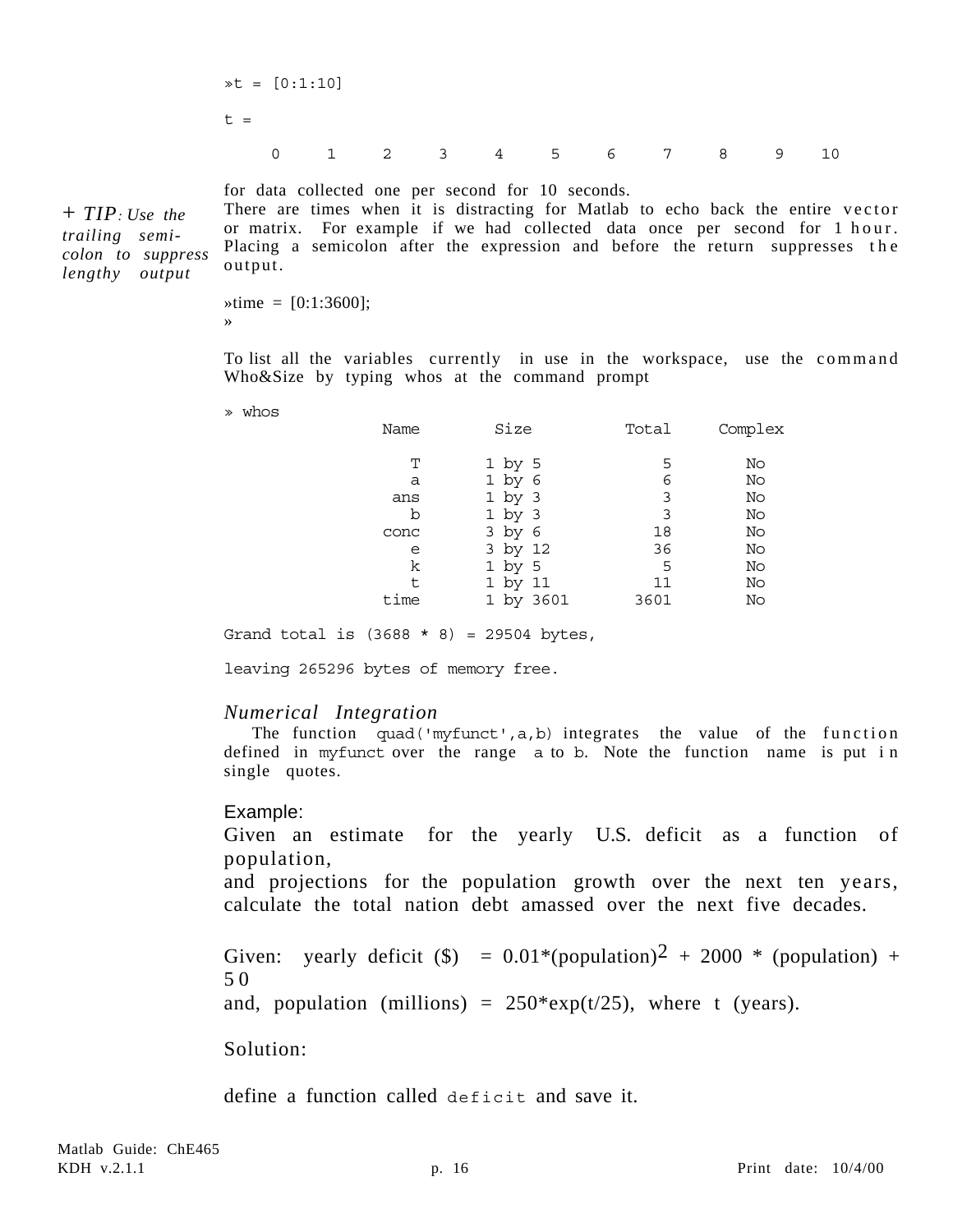```
function y = \text{deficit}(\text{time})% calculate the population for given time in millions
pop = 250*(exp(time/25));% convert
pop = pop*1e6;% calculate the deficit per year for given t in $/year
y = 0.01*(pop).<sup>2</sup> + 2000*(pop) + 50;
```
now write a Matlab script to integrate this function over 0-50 years.

```
% integrate deficit over specified time period
% tinit = initial time, tfin = final time
tinit = 0tfin = 50% integrate using quadrature debt in $
debt = quad('deficit',tinit,tfin)
```
Answer:

 $debt =$ 

4.1882e+17 Let's hope this is a fictitious example indeed.

## **Exercise:**

Let the coefficients in the deficit equation be specified in a vector  $k = [x1, x2, x3]$ . Rewrite the code to solve for the debt.

Find the solution for a,b,c that satisfies the following set of algebraic

*Solving simultaneous algebraic equations (fsolve)*

Example: + *TIP: To ABORT*

*a lengthy script or function use Control-C.*

 $5a + 6 = 0$  $3a + 4b + 7 = 0$ 

 $4b + c + 3 = 0$ 

#### Solution:

equations:

First, let S be a vector such that  $s(1) = a$ ,  $s(2) = b$  and  $s(3) = c$ Now describe the set of equations as one matrix function

```
function f = myfunc(s)
```
 $f(1) = 5*s(1) + 6;$  $f(2) = 3*(s(1) + 4*s(2) + 7;$  $f(3) = 4*s(2) + s(3) + 3;$ 

and save it. Note that the output argument of this equation is zero. Next use fsolve('functnam', quess), where functnam is the name of the function and guess is an appropriately sized vector of initial guesses for s.

»guess = [1 1 1]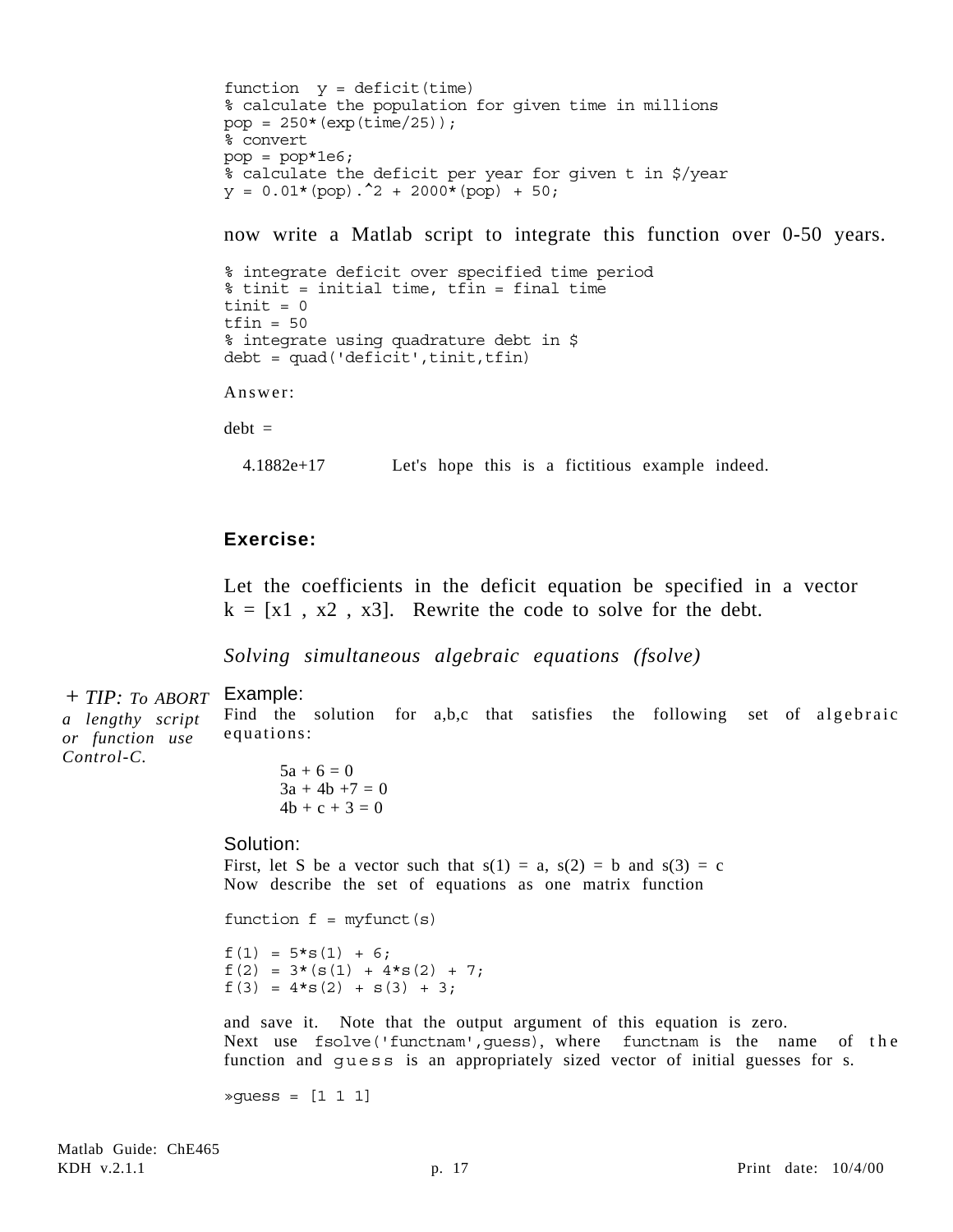guess =

1 1 1

»fsolve('myfunct',guess)

ans =

-1.2000 -0.8500 0.4000

So,  $a = -1.2$ ,  $b = -0.85$  and  $c = 0.4$ . fzero can also be used to find a zero of a function of one variable.

#### *Solution to (sets of) Ordinary Differential Equation (ode45)*

Here is an example using the power of an ODE solver. Consider the system of reactions in a constant volume, constant temperature batch reactor.

 $A \longrightarrow D$  reaction 1  $A+A \longrightarrow U$  reaction 2

where D is a desired product, U is undesired product and where k1 and k2 a r e the rate constants for reactions 1 and 2. Let  $k1$ ,  $k2$  be given parameters, and the initial concentration of A (ca0) be a design variable. The independent variable is time (tfin), and the dependent variables are the concentration of the species, ca, cd, and cu. Note that in most design situations k1 and k2 might be design parameters, adjusted via the temperature.

By writing the mass balance equations over the batch reactor, the system of differential equations is the following: they are not linearly independent.

 $d(ca)/dt = -k1(ca) - k2(ca)^2$ 

 $d(cd)/dt = k1$  (ca)

 $d(cu)/dt = k2$   $(ca)^2$ 

Solving this problem in Matlab involves two parts. First, write a function file that describes the set of ODEs in terms of a single, combined matrix variable (the dependent variable). Next, in a second, (main) script invoke the ode solver, ode45. This script that might include other things like the initial conditions and other given parameters. (The solution to a single ODE is analogous, but the dependent variable is not a matrix).

First the function file. In this example, let C be a three column matrix, where  $C(1)$  is really ca,  $C(2)$  is cd and  $C(3)$  is cu, and t is the independent variable, time.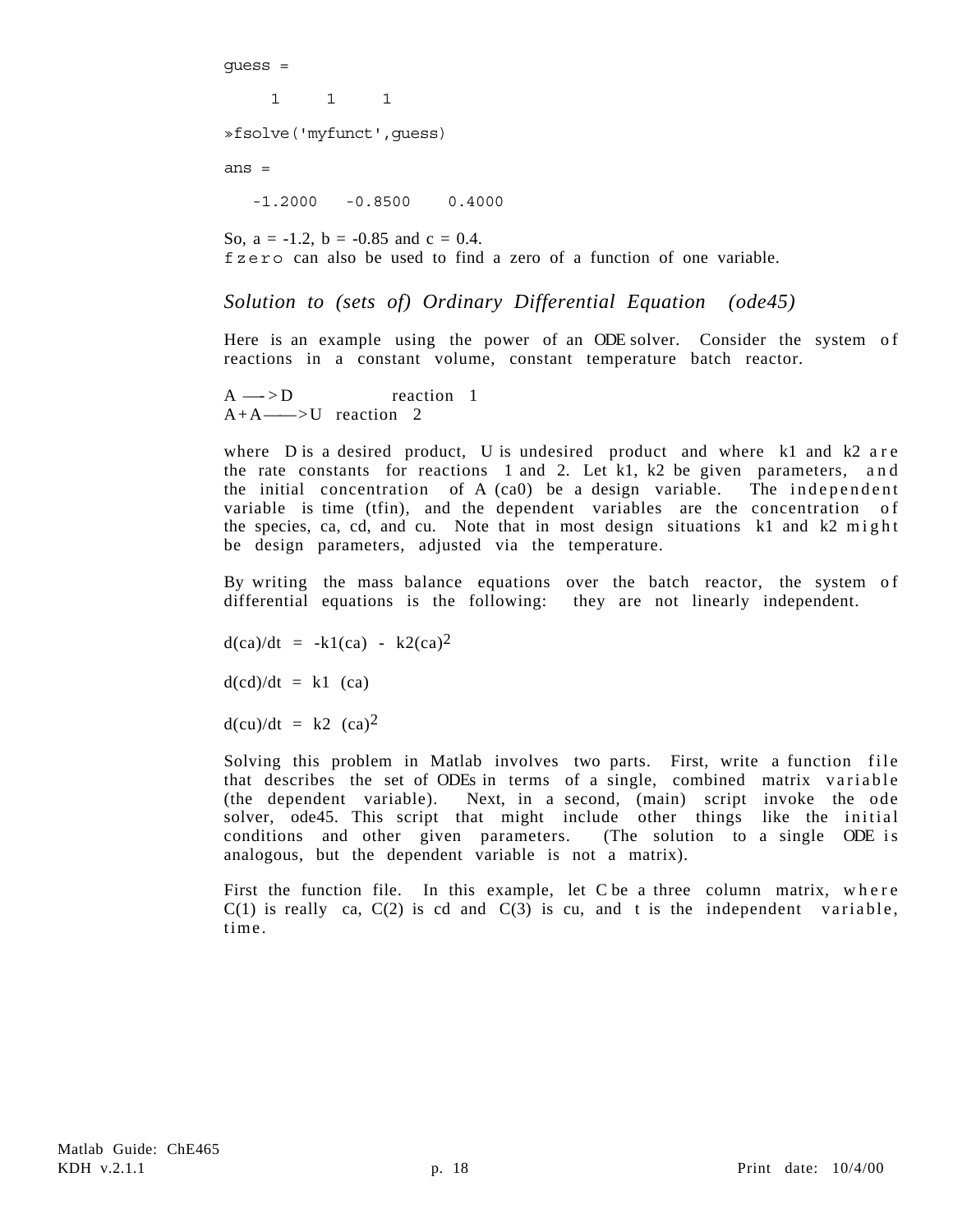```
function dC dt = exampleode(t, C)
                  global k1 k\overline{2} % variables that we wish to share with the main script
                  dC dt(1) = -k1*C(1) - k2*C(1)*C(1);dC dt(2) = k1*C(1);
                  dC_dt(3) = k2*C(1)*C(1);
                  Save this as a function in a function file called exampleode.m
                  Now write the main script. Start with a fresh M-file editing window.
                  clear
                  % Batch reactor, multiple reaction and multiple species
descriptive of the \frac{1}{8} requires the odes be in function 'exampleode'
                  % define as global any variables used by any
                  % and all subroutines, functions
                  global k1 k2
                  % Set parameters,
                  k1 = 2; k2 = 1;ca0 = 2; \textdegree ca0 = initial concentration of species A
                  tfin = 1/3;
                  % all parameters in arbitrary units for purposes of demo
                  % t is time, tfin is final time,
                  % c will be a matrix with three columns, one for each species.
                  % each row will be for another time point.
                  % initial conditions (c0) is a vector of three initial conds.
                  c0(1) = ca0; c0(2) = 0; c0(3) = 0;
                  % integrate ODE's from 0 to tfin
                  % the equations are specified in the function 'exampleode'
                  % the time parameters are set, and the initial conditions
                  % are in the vector c0
                  [t, c] = ode45('exampleode', 0, tfin, c0);% concentrations of the three species as function of time, each is a
                  % column vector
                  ca = c(:,1)cd = c(:, 2)cu = c(:,3)% like to know the size of the result matrix c
                  last = size(c)% extract the final value of the species out of c
                  caf = c(last(1), 1)cdf = c(last(1), 2)cut = c(last(1), 3)Now save this as our script (any name, e.g. dualrxnprob), and execute
                  ca = 1.9793
                                                1.8248
                                                1.6875
                                                                           1.4545
                                                                          1.3549
                                                                          1.2647
+ TIP: It is useful
to have some
convention for
naming the ODE
containing
function files and
the main scripts.
Here the letters
ode appear in the
functionfile
name while the
script name is
particular
problem being
worked.
```
2.0000

1.5648

1.1825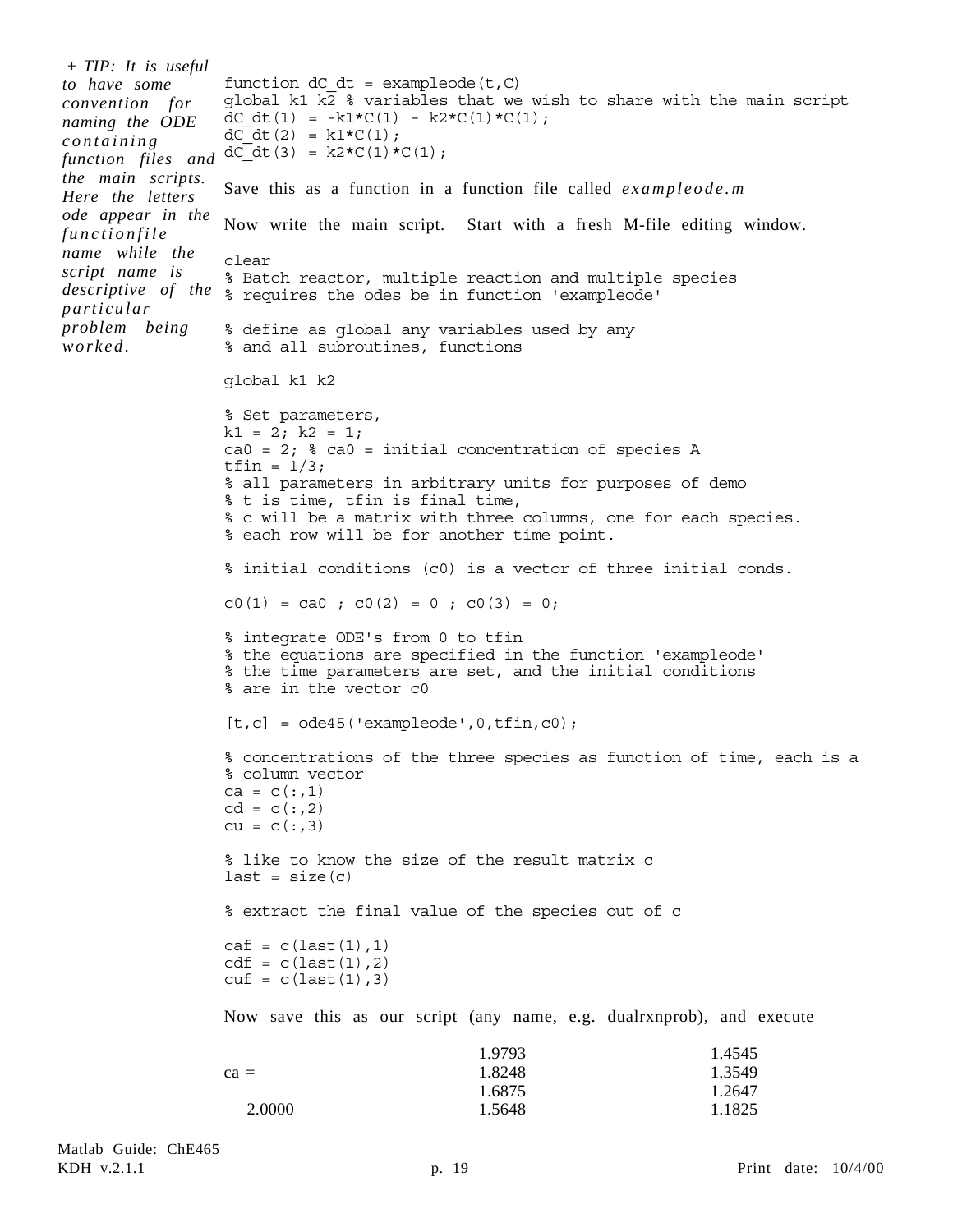| 1.1075 |                |                |
|--------|----------------|----------------|
| 1.0389 | $cd =$         | $cu =$         |
| 0.9758 |                |                |
| 0.9177 | $\overline{0}$ | $\overline{0}$ |
| 0.8641 | 0.0104         | 0.0103         |
| 0.8144 | 0.0896         | 0.0856         |
| 0.7684 | 0.1627         | 0.1498         |
| 0.7257 | 0.2304         | 0.2048         |
| 0.6907 | 0.2932         | 0.2523         |
|        | 0.3517         | 0.2934         |
|        | 0.4063         | 0.3291         |
|        | 0.4572         | 0.3602         |
|        | 0.5049         | 0.3875         |
|        | 0.5496         | 0.4115         |
|        | 0.5916         | 0.4326         |
|        | 0.6310         | 0.4513         |
|        | 0.6681         | 0.4678         |
|        | 0.7031         | 0.4825         |
|        | 0.7360         | 0.4955         |
|        | 0.7671         | 0.5072         |
|        | 0.7930         | 0.5163         |

(*this example shown in three columns just to save space)*

 $last =$  18 3  $\text{caf}$  = 0.6907  $cdf =$  0.7930  $cut =$ 

0.5163

These are the final values of the species.

# **VI. INPUT AND OUTPUT IN MATLAB (INPUT, LOAD, PLOT, SUBPLOT, LABELS AND TITLES)**

Getting a solution to the problem, isn't the end; you still have to present the results in an intelligible manner. The input and output routines in Matlab are perhaps the most likely to be different on different platforms, and are the most likely to change in the future.

#### *Input*

Unless you have more than  $15-20$  data points in a data vector, or expect to have to re-enter significantly different data over and over again, the best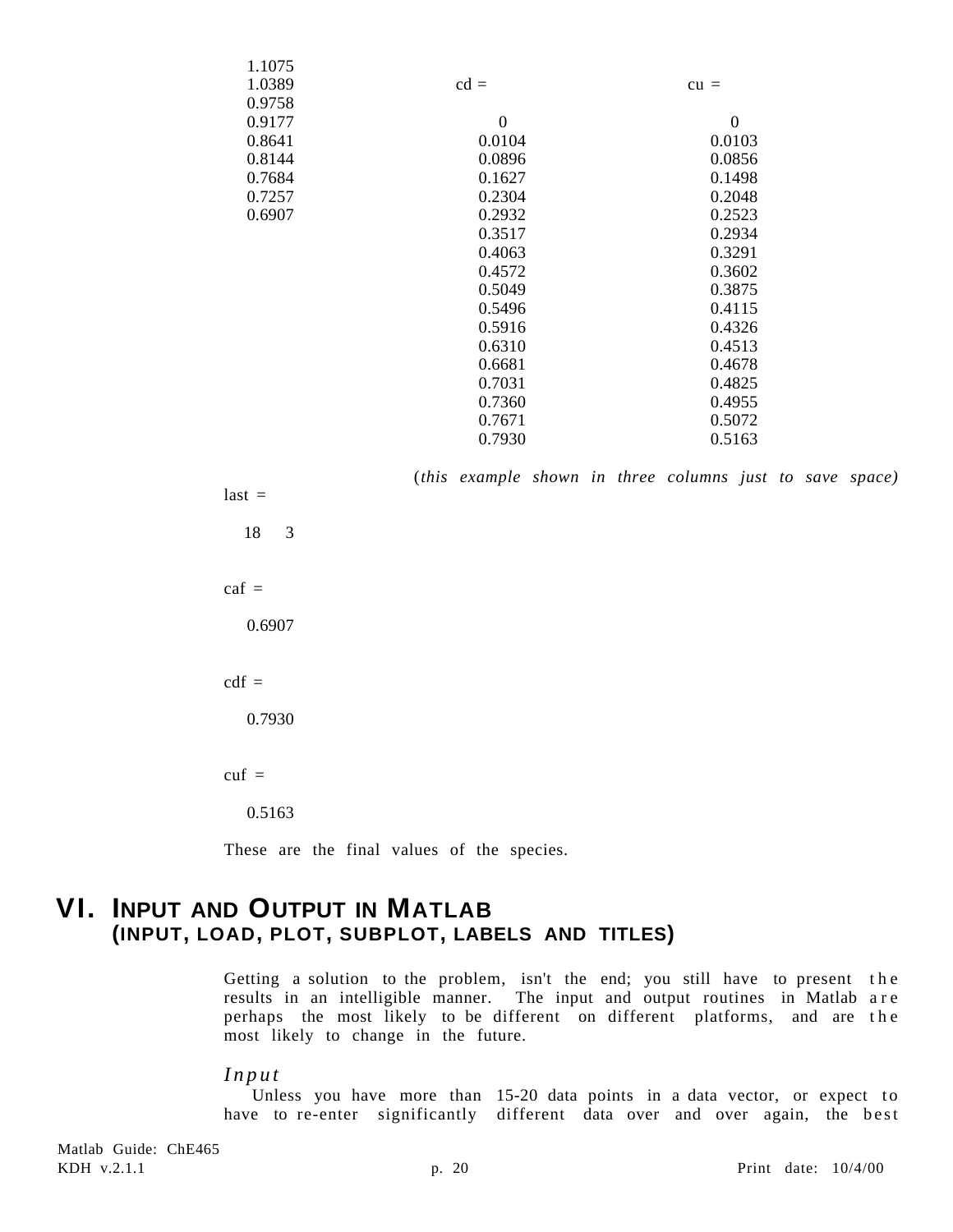solution is to enter data by specifying it directly in a variable assignment inside a script.

conversion =  $[0 \t0.23 \t0.25 \t0.27 \t0.45 \t0.78 \t0.79 \t0.81 \t0.91]$ 

If you are investigating parameter sensitivity, it might be helpful to include a prompt for input from the keyboard as part of a script. For example:

 $k1 = input('Please input the rate constant, k1'')$ 

If you must import data, Matlab can be used to import tab-delimited text files into variables (vectors, matrices). See the help for the function *load.* Again pay attention to row versus column vectors.

#### *Output*

Many of the results you will generate can be displayed directly in the COMMAND window, and either printed directly or copied to your favorite word processor. The remainder, of course are graphs that are plotted in the FIGURE window. First, the FIGURE window is like the variables in the Workspace, it does not clear until you tell it too. If you don't clear, it will just plot over the previous graphs. The command to clear the FIGURE window is *clg*, and should be included in your macro code prior to the graphic commands.

The syntax for the plot command is:

plot  $(x, y)$ , where x and y are vectors with the x data points and the y data points.

Where there are two sets of dependent data to plot against the same independent data set, the form must still be of pairs of x and y data. To use a special symbol for plotting, tack on a 'o' to the plot command after the data pair. (see on-line help for details about plot symbols)  $\ast t = [1:10];$ + *NOTE: Plotting two or more dependent variables against the same independent variable.*

»y1 = [2 4 6 8 10 12 14 16 18 20];  $\sqrt{y^2}$  = [2 5 7 9 11 13 15 17 19 21]; »plot  $(t, y1, t, y2, 'o')$  % note t is repeated.



Matlab can provide one plot in the window, or stack two atop one another, or split the GRAPH window into quadrants and plot four graphs.

Let's return to the ODE example and plot the other data we generated.

Matlab Guide: ChE465 KDH v.2.1.1 **p. 21 Print date: 10/4/00 Print** date: 10/4/00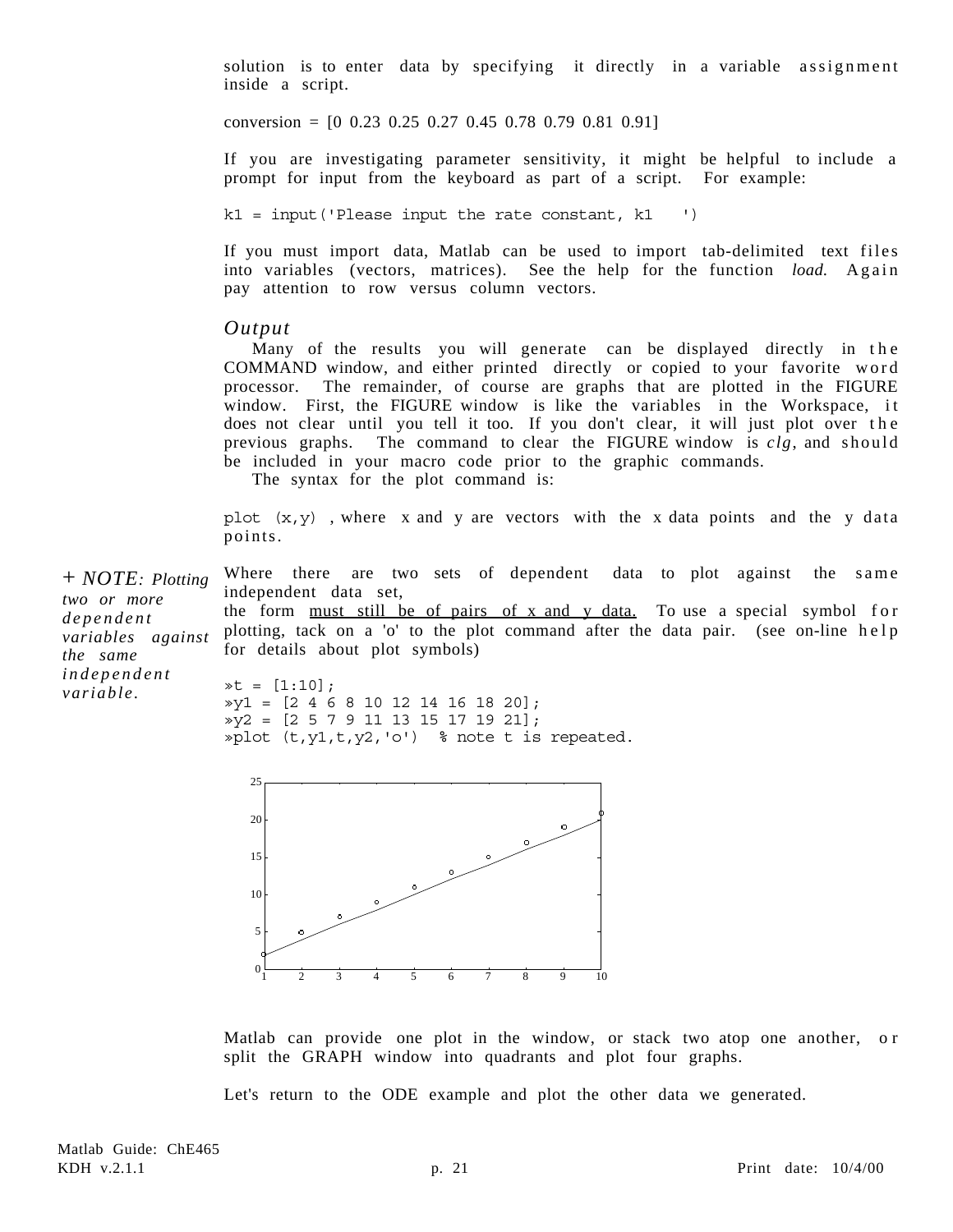clg subplot(221) % splits into four plots, selects plot 1 to draw in plot  $(t, c(:,1))$  % plots all rows column 1 of matrix c title('CA'), xlabel('time'), ylabel('Concentration') subplot (222) % advance to plot 2 and repeat plot  $(t, c(:, 2))$  % plots all rows column 2 of matrix c title('CD'), xlabel('time'), ylabel('Concentration') subplot(223) plot  $(t, c(:,3))$  % plots all rows column 3 of matrix c title('CU'), xlabel('time'), ylabel('Concentration')



You can copy and paste these graphs into your favorite word processing program

Finally, Matlab will normally autoscale the axis for you, but there may b e times, in which you wish to draw attention to a particular feature of the curve that requires that you to override these pre-set axis limits. You may do this under the Graph pulldown menu, or in the code with the command  $Axis(V)$ where v is a vector containing your specified x and y min and max (see *Axis*) . Consider the resolution of your output device — if the trend or result you wish to show is not evident after printing at reduced size on the crude Imagewriter, than you may not get full points for your work.

#### *Exporting Data as a Tab-delimited text file.*

Matlab is incapable of creating double-y axis plots. If you need this type of plot (for example to present and compare two curves along the same independent variable when the absolute value of the data in the two curves differs greatly), or if you prefer to create graphs using another program such as DeltaGraph Pro, Kaleidagraph or Excel, then consider using this technique for exporting your results as a tab-delimited file.

First, as part of your script, create a new matrix, result that comprises all the data you wish to export. For the above example that would be t, the independent variable, and c our solution matrix.

result =  $[t \ c]$ ; (keep track of which columns are which)

+ *TIP: Pay attention to axis limits and graph size. Keep it sensible, and make it clear.*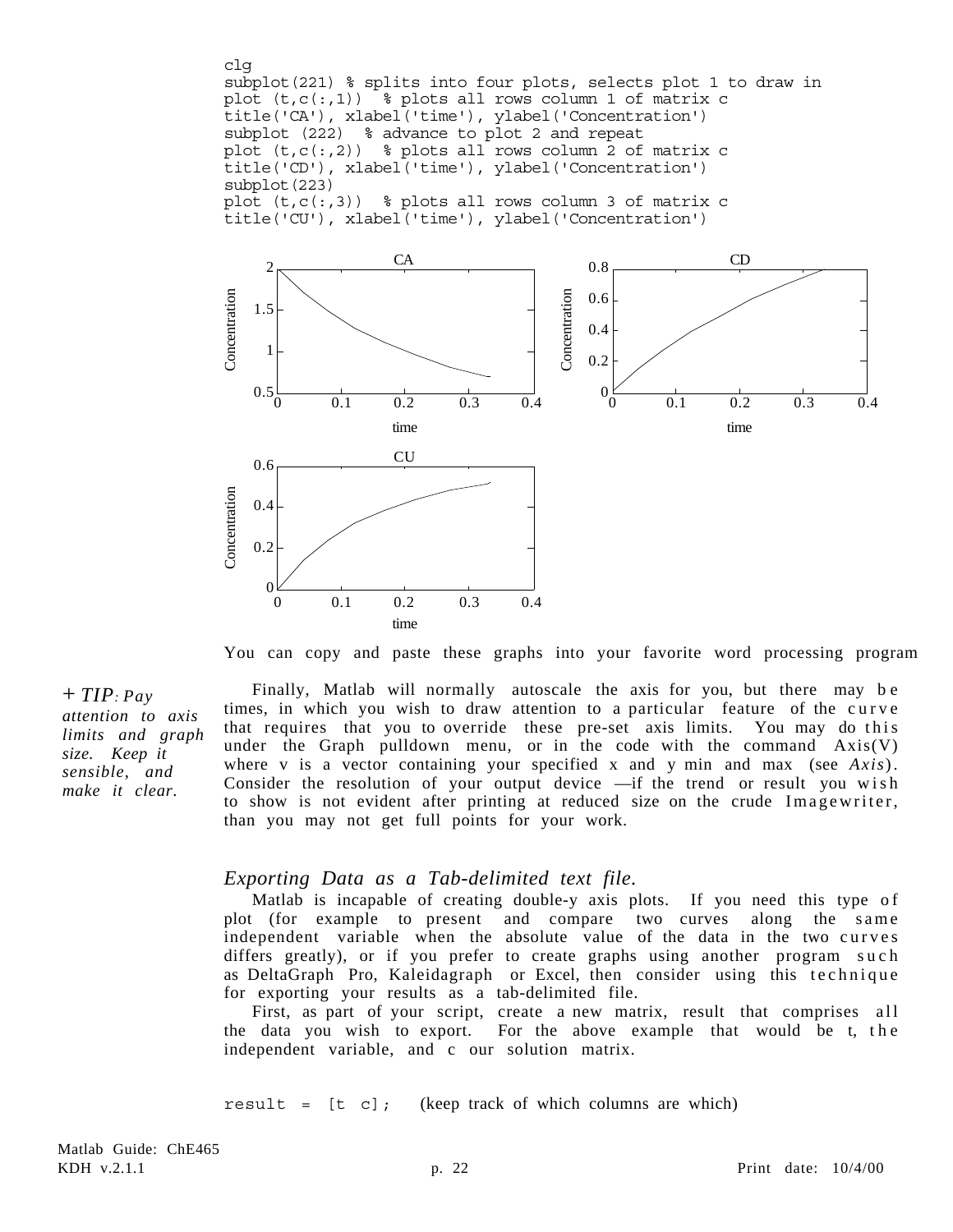Next include the following line in the script to prompt for a filename for your stored data.

filename = input('filename please? ', 's')

And finally, include this line *exactly as typed here* as the last line in your script

eval(['save ', filename, ' result /ascii /tabs'])